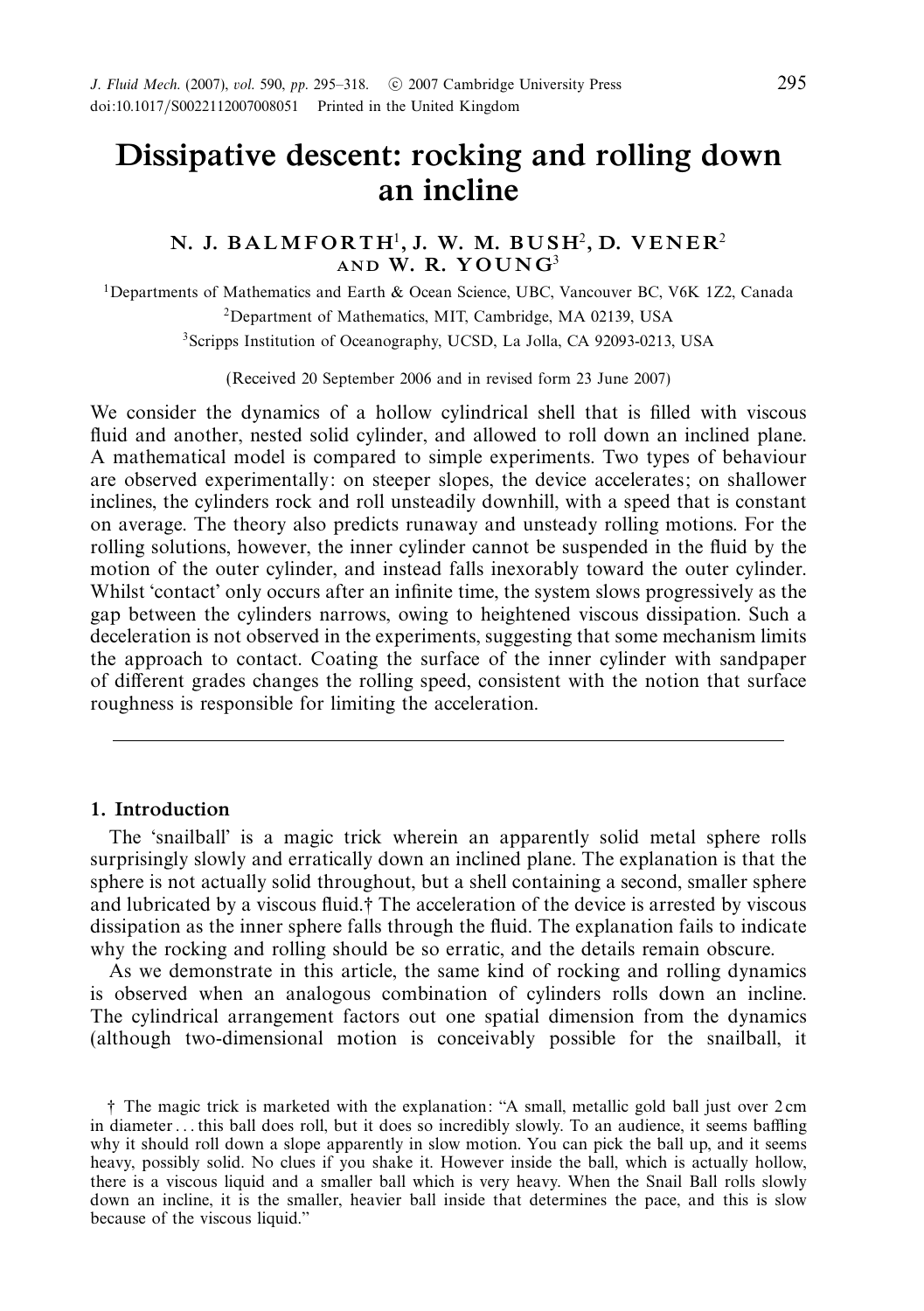

Figure 1. Point *B* is the centre of the outer cylinder (radius *b*) and *A* is the centre of the inner cylinder (radius *a*). In the (*X,Z*)-plane of the figure, clockwise rotations are positive. The displacement vector from *B* to *A* is  $\epsilon(t)$ . The 'line of centres' is *BAO*.

invariably rocks from side-to-side as it progresses downslope), and is more straightforward to deal with from the theoretical side. Thus, in this article, we present a combined theoretical and experimental study of the 'snail cylinder'. Our purpose is to demystify the explanation of the dynamics and provide a mechanical foundation. We encounter some interesting facets to the problem that bear on the more general problem of the approach of rough solids through a viscous fluid.

The snail cylinder shares much in common with the journal bearing which has numerous applications in engineering (e.g. Pinkus & Sternlicht 1961). Unlike our present configuration, the outer shell of the journal bearing is fixed in place and forced to rotate at a prescribed rate. Moreover, although the axis of the inner cylinder is free to move, its rotation is also fixed. A configuration midway between the journal bearing and snail cylinder is an arrangment set up by Seddon & Mullin (2006) and Vener (2006), which fixes the outer cylinder but allows the inner cylinder to move and rotate freely.

The dynamics of the journal bearing, and indeed lubrication bearings of all geometries, is often explored using the Reynolds lubrication theory. We follow suit here and provide a lubrication theory of the snail cylinder. The lubrication approximation applies when the fluid inertia plays no role and when the fluid fills a relatively narrow gap. The generalization to Stokes flow in a snail cylinder without a thin gap, and more, can be found in Vener (2006).

## *2. Mathematical model*

The geometry of our model is illustrated in figure 1. A hollow cylinder, with centre *B* and radius *b*, contains a smaller solid cylinder, with centre *A* and radius *a*; we use the notation,  $b = a + \delta$ . The cylinders are not concentric, and their centres are displaced from one another by a distance  $\epsilon(t)$  in a direction that can be specified by the angle  $\chi(t)$ , shown in figure 1, which lies between the line of centres and the perpendicular to the inclined plane. The angular speeds of the inner and outer cylinders are denoted by  $\Omega_a(t)$  and  $\Omega_b(t)$ , respectively.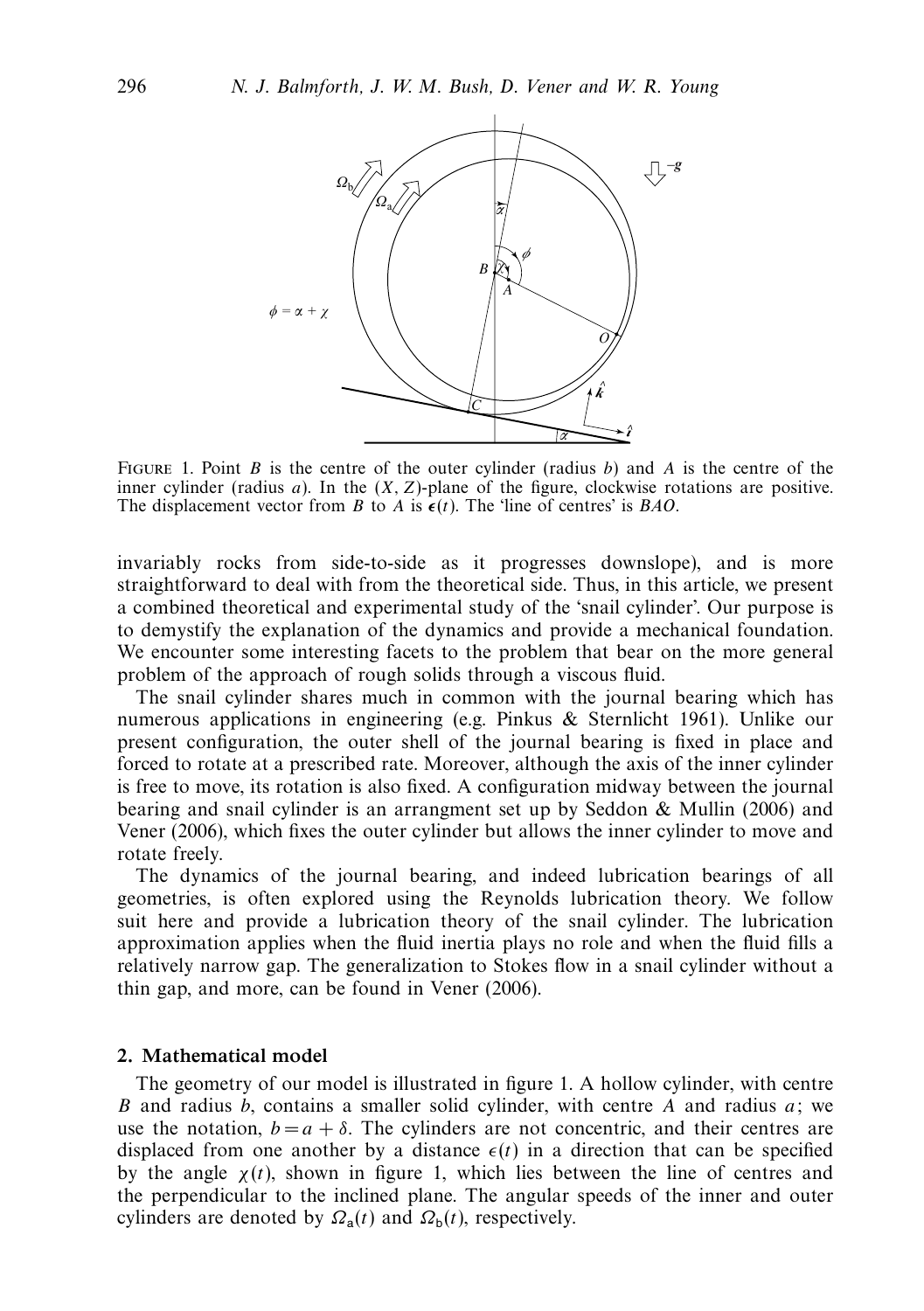In the gap between the two cylinders there is a viscous fluid with density *ρ* and kinematic viscosity *ν*. The inner and outer cylinders have masses,  $m_a$  and  $m_b$ , respectively, whereas the fluid has mass  $m_f = \pi(b^2 - a^2)L\rho$ , with *L* denoting the axial length of the arrangement. In total, the apparatus has mass  $M \equiv m_a + m_b + m_f$ . The reduced mass of the inner cylinder is  $m'_a \equiv m_a - m''_a$ , where  $m''_a \equiv \pi a^2 L \rho$  is the displaced mass of fluid.

The mathematical formulation of the model consists of equations of motion for the positions and rotations of the cylinders, plus the Navier–Stokes equations for the fluid; Appendix A summarizes the full formulation of the problem. We do not attack this complete formulation, but introduce the Stokes approximation to simplify the fluid part of the dynamics. However, because the arrangement as a whole is in motion down the incline, some subtlety is required because one can impose the approximation in different frames of reference (for example, one can use the inertial laboratory frame, or frames based on the centres of each cylinder). The overall fluid accelerations vary from frame to frame, and so the accuracy of the Stokes approximation probably hinges on which frame to select. We opt for the following: by introducing the Stokes approximation in the frame of reference of the centre of mass of the fluid, the acceleration of the fluid as a whole is incorporated into the dynamics and the residual accelerations about this mean may plausibly have their smallest effect. The details of this choice, and the ramifications for the dynamics are described in Appendix  $A$ ; below we summarize the main equations of the motion that result, and then make the small-gap approximation of lubrication theory to give a compact description of the fluid forces and torques that enter those equations. This approximation, namely  $b - a = \delta \ll a$ , also allows us to simplify the equations of motion of the cylinders to arrive at a reduced model that we use to explore the dynamics.

## 2.1. The equations of motion

The configuration of the apparatus is specified by four independent variables,  $\epsilon(t)$ , *χ*(*t*),  $Ω<sub>a</sub>(t)$  and  $Ω<sub>b</sub>(t)$ . The considerations of Appendix A indicate that the position of the inner cylinder is determined by the equations of motion,

$$
\left(m_{\mathbf{a}} + \frac{m_{\mathbf{a}}^{"2}}{m_{\mathbf{f}}}\right)(\epsilon \ddot{\chi} + 2\dot{\epsilon} \dot{\chi}) = f_{\chi} + m_{\mathbf{a}}'g\sin\phi - m_{\mathbf{a}}'b\dot{\Omega}_{\mathbf{b}}\cos\chi,\tag{2.1}
$$

$$
\left(m_{\mathbf{a}} + \frac{m_{\mathbf{a}}^{"2}}{m_{\mathbf{f}}}\right)(\ddot{\epsilon} - \epsilon \dot{\chi}^2) = f_{\epsilon} - m_{\mathbf{a}}'g\cos\phi - m_{\mathbf{a}}'b\dot{\Omega}_{\mathbf{b}}\sin\chi,\tag{2.2}
$$

where  $f_{\chi}$  and  $f_{\epsilon}$  represent the fluid forces in the direction of the line of centres and perpendicular to that direction, respectively. The combination,  $m_a + m_a^{''2}/m_f$ , is the effective inertial mass of the inner cylinder. The second terms on the right of (2.1) and (2.2) denote the Archimedean buoyancy force, and the final terms are d'Alembert forces arising because the position of the centre of the outer cylinder, to which the coordinates *ε* and *χ* are referred, does not lie in an inertial frame. The rotation of the inner cylinder follows from

$$
\frac{1}{2}m_a a^2 \dot{\Omega}_a = T_a,\tag{2.3}
$$

where  $T_a$  is the fluid torque.

Assuming that the outer cylinder rolls without sliding down the inclined plane, the equation of motion of the outer cylinder can be similarly broken down. Importantly, those equations contain the forces at the contact point with the plane, which one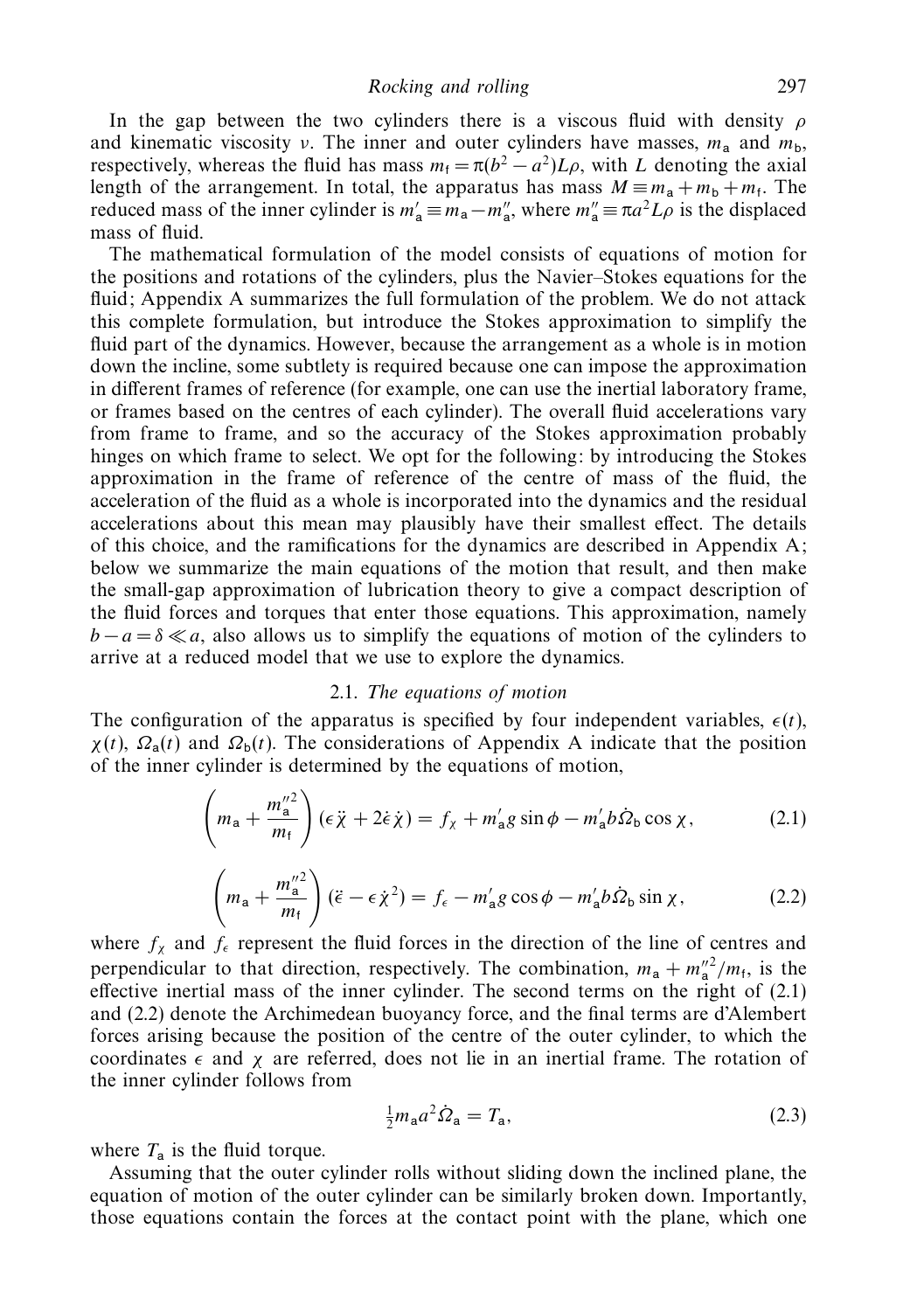can eliminate from the problem algebraically given that the rotation rate,  $\Omega_{\rm b}$ , also dictates the distance rolled. This leaves a single equation for  $\Omega_{b}(t)$ , as described in Appendix A. Alternatively, an equivalent equation follows from the total angular momentum balance,

$$
\frac{\mathrm{d}}{\mathrm{d}t} \left[ \frac{1}{2} m_a a^2 \Omega_a + (M + m_b) b^2 \Omega_b + \left( m_a + \frac{m_a''^2}{m_f} \right) \epsilon^2 \dot{\chi} + m_a' b \frac{\mathrm{d}}{\mathrm{d}t} (\epsilon \sin \chi) \right] + m_a' b \dot{\Omega}_b \epsilon \cos \chi \approx M g b \sin \alpha + m_a' g \epsilon \sin \phi, \tag{2.4}
$$

where  $\phi = \alpha + \chi$ . Though (2.1)–(2.3) are exact, (2.4) contains our first approximation by neglecting the intrinsic angular momentum of the fluid in the frame of its centre of mass.

As the Stokes approximation describes the flow in the annular gap, the fluid remains in a state of instantaneous force balance. The forces, *f-* and *fχ* , and torque, *T*a, can then be computed as functions of the instantaneous geometrical arrangement (i.e.  and *χ*) and velocities of the cylinder surfaces (given by  $\Omega_a$ ,  $\Omega_b$ ,  $\epsilon$  and  $\dot{\chi}$ ). We do this via lubrication theory, as outlined in Appendix B, because our snail cylinders have relatively narrow gaps, although more general results exist (Finn & Cox 2001).

#### 2.2. Lubrication approximation and a reduced model

In lubrication approximation, the fluid forces and torques,  $f_{\chi}$ ,  $f_{\epsilon}$  and  $T_{a}$ , take the form (see Appendix B)

$$
f_{\epsilon} = -\frac{12\nu am''_{\alpha}}{\delta^2} \frac{\dot{\kappa}}{(1 - \kappa^2)^{3/2}},
$$
\n(2.5)

$$
f_{\chi} = \frac{12\nu a m''_{\rm a}}{\delta^2} \frac{\kappa (\Omega_{\rm a} + \Omega_{\rm b} - 2\dot{\chi})}{(2 + \kappa^2)\sqrt{1 - \kappa^2}},\tag{2.6}
$$

$$
T_{\mathbf{a}} = \frac{12\upsilon a m_{\mathbf{a}}^{"}}{\delta} \frac{(1 - \kappa^2)(\Omega_{\mathbf{b}} - \dot{\chi}) - (1 + 2\kappa^2)(\Omega_{\mathbf{a}} - \dot{\chi})}{3(2 + \kappa^2)\sqrt{1 - \kappa^2}},
$$
(2.7)

where

$$
\kappa(t) \equiv \frac{\epsilon(t)}{\delta}.
$$
 (2.8)

The equations of motion in  $(2.1)$ ,  $(2.2)$ ,  $(2.3)$  and  $(2.4)$ , and the hydrodynamic quantities defined in (2.5)–(2.7), comprise a sixth-order dynamical system. However, some further simplifications are afforded by virtue of  $\delta \ll a$ . Moreover, unless the slope is small, the cylinder accelerates downhill. Hence, we focus on the distinguished limit in which also  $\sin \alpha \sim \delta/a$ . In this limit, the equations are systematically simplified by first non-dimensionalizing using the time scale

$$
\tau \equiv 12 \frac{m''_a v a}{m'_a \delta^2 g}.
$$
\n(2.9)

We next introduce non-dimensional variables

$$
(\hat{\Omega}_a, \hat{\Omega}_b) \equiv \tau(\Omega_a, \Omega_b), \tag{2.10}
$$

and a non-dimensional time  $\hat{t} \equiv t/\tau$ . It is also convenient to work with  $\phi = \chi + \alpha$ .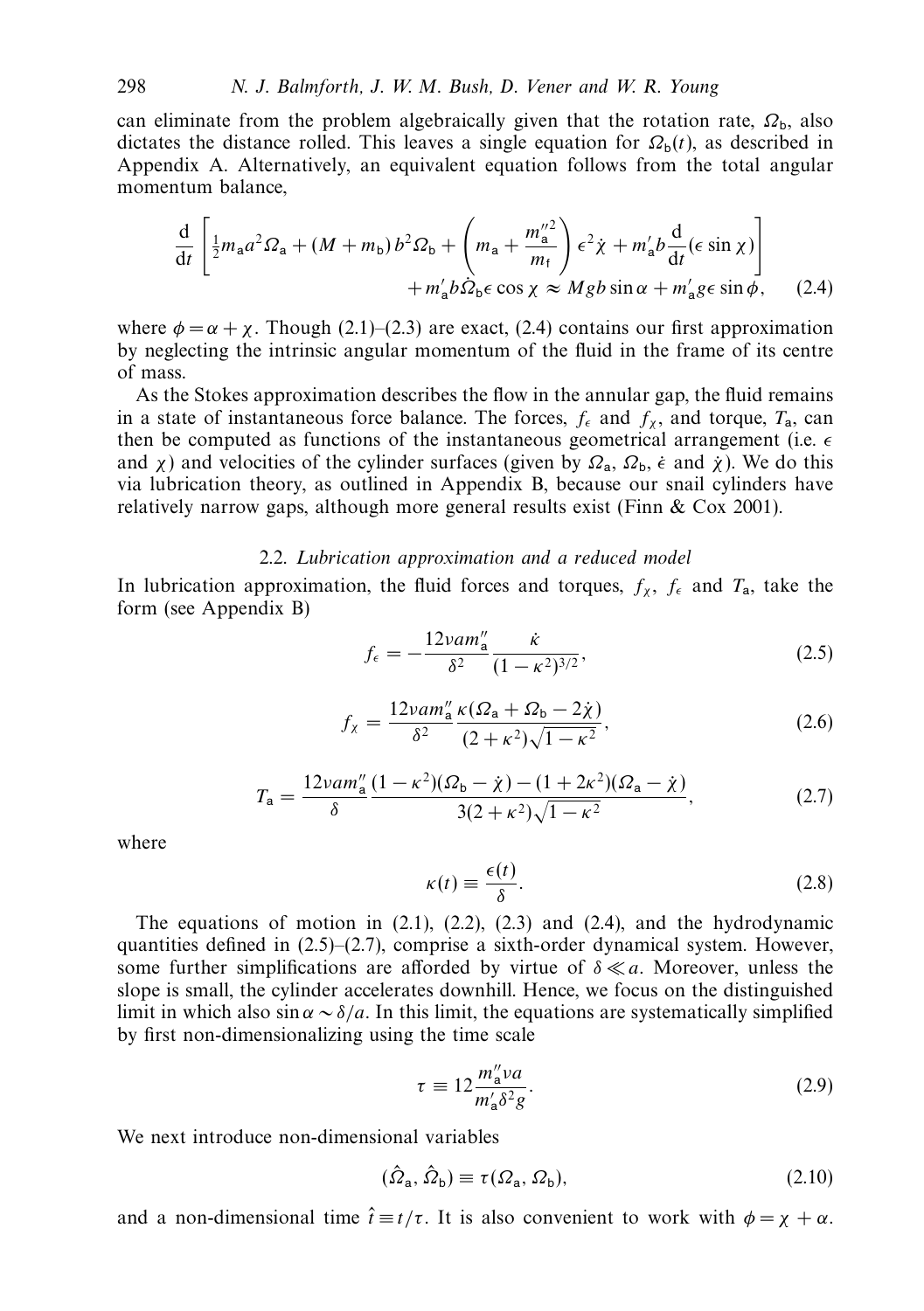Then, on suppressing the hats and to leading order in  $\delta/a$ ,

$$
\frac{\dot{\kappa}}{(1 - \kappa^2)^{3/2}} = -\cos\phi,\tag{2.11a}
$$

$$
\frac{\kappa(\Omega_{\rm a} + \Omega_{\rm b} - 2\dot{\phi})}{(2 + \kappa^2)(1 - \kappa^2)^{1/2}} = -\sin\phi,
$$
\n(2.11b)

$$
\frac{1}{2}\gamma \dot{\Omega}_{a} = \frac{(1 - \kappa^{2})(\Omega_{b} - \dot{\phi}) - (1 + 2\kappa^{2})(\Omega_{a} - \dot{\phi})}{3(2 + \kappa^{2})\sqrt{1 - \kappa^{2}}},
$$
(2.11*c*)

$$
\mu \Upsilon \dot{\Omega}_b + \frac{1}{2} \Upsilon \dot{\Omega}_a = s + \kappa \sin \phi. \tag{2.11d}
$$

In (2.11), the dimensionless combinations,

$$
\mu \equiv \frac{M + m_{\rm b}}{m_{\rm a}}, \qquad \Upsilon \equiv \frac{g \delta^3}{144v^2} \frac{m_{\rm a} m_{\rm a}'}{m_{\rm a}^{\prime 2}}, \qquad s \equiv \frac{a \sin \alpha}{\delta} \frac{M}{m_{\rm a}^{\prime}}, \tag{2.12}
$$

are taken  $O(1)$  (according to the values listed in the tables of §4,  $\gamma$  lies in the range 10−<sup>2</sup> to 5, whereas *s* ranges from 0*.*1 to 1).

## *3. Dynamics without cylinder contact*

## 3.1. A steadily rolling equilibrium

The system (2.11) admits a simple equilibrium solution in which the apparatus rolls down the inclined plane at constant speed:

$$
\begin{aligned}\n0 &= (1 - \kappa^2)\Omega_{\rm b} - (1 + 2\kappa^2)\Omega_{\rm a}, \\
0 &= \cos\phi, \\
0 &= \sin\phi + \frac{\kappa(\Omega_{\rm a} + \Omega_{\rm b})}{(2 + \kappa^2)(1 - \kappa^2)^{1/2}}, \\
0 &= s + \kappa \sin\phi.\n\end{aligned} \tag{3.1}
$$

Thus,

$$
\kappa = s,
$$
\n $\phi = -\frac{\pi}{2},$ \n $\Omega_a = \frac{1 - s^2}{1 + 2s^2} \Omega_b,$ \n $\Omega_b = s^{-1} \sqrt{1 - s^2} (1 + 2s^2).$ \n(3.2)

The result,  $\phi = -\pi/2$ , is a necessary consequence of the fact that when the motion is steady, the hydrodynamic forces are perpendicular to the line of centres and, therefore, can only balance gravity when that line is horizontal. More curiously, as the slope  $\alpha$  decreases, so must the separation of the cylinder centres in the solution  $(\epsilon = \delta \kappa \rightarrow \delta \sin \alpha)$ , with the result that the rolling speed increases ( $\Omega_{\rm b}$  in (3.2) is a monotonically decreasing function of *s*). The physical origin of this behaviour is that as  $\alpha \rightarrow 0$ ,  $\kappa \rightarrow 0$ , and the cylinders become concentric, whereupon viscous dissipation cannot halt the descent of the device.

The equilibrium in (3.2) is the counterpart of the classical Sommerfeld solution in the lubrication theory of the journal bearing (Pinkus  $\&$  Sternlicht 1961). Its curious properties are not physical because this solution is unrealizable: a linearization of (2.11) about this fixed point, plus a little algebra and judicious use of the Descartes rule of signs, establishes that this solution is linearly unstable (see Vener 2006). In other words, the model has no steady, stable rolling solution.

## 3.2. Sedimenting and sedimented solutions

Another special solution to the system can be found when  $s = \Omega_a(0) = \Omega_b(0) = 0$ ,  $\phi(0) = \pi$  and  $\kappa(0) = \kappa_0$ , and corresponds to placing the snail cylinder on a horizontal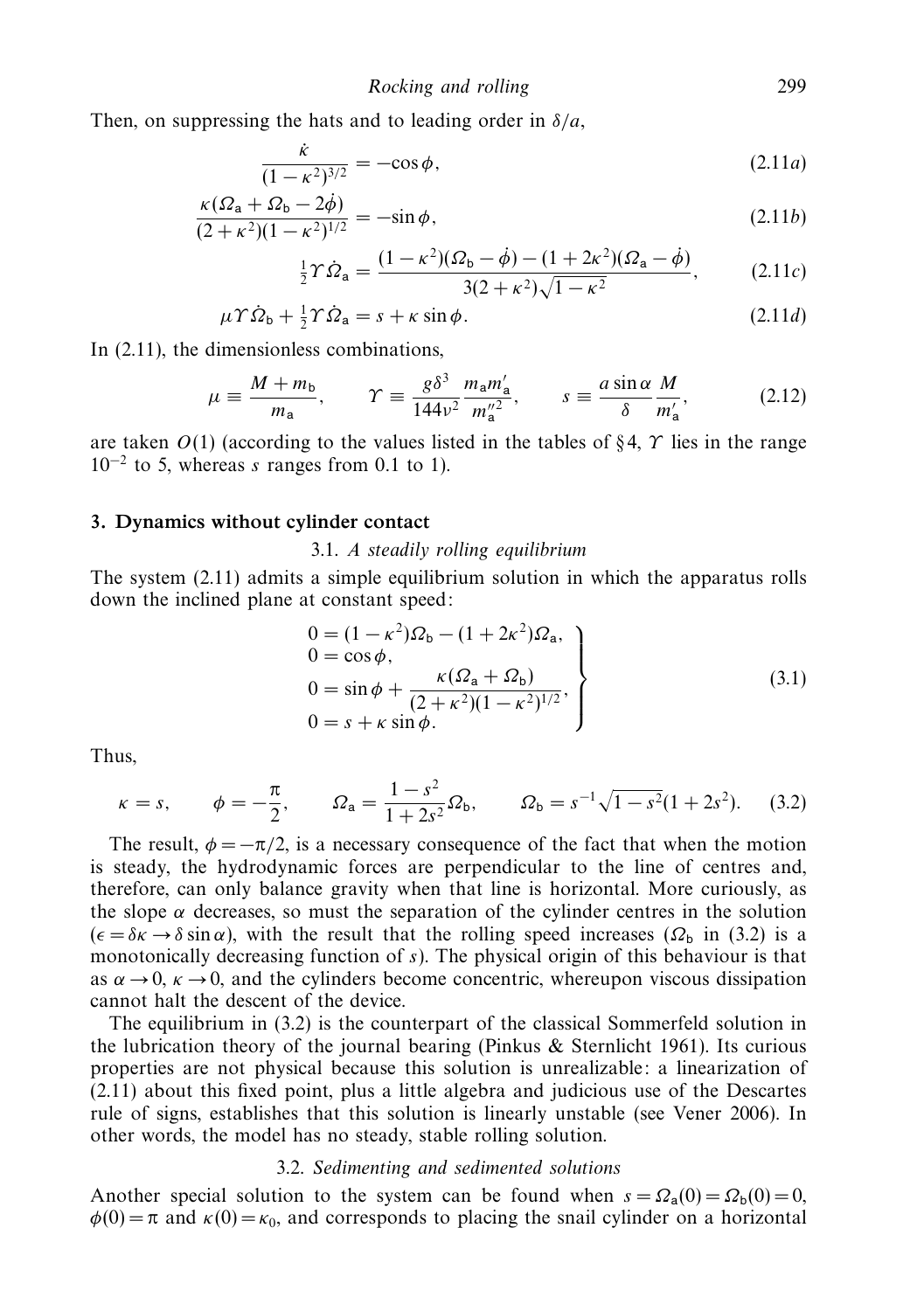plane, and then allowing the inner cylinder to fall vertically from a position directly underneath the centre of the outer cylinder, without either rotating. The solution has  $\Omega_a(t) = \Omega_b(t) = 0$  and  $\phi(t) = \pi$  for all *t*, and

$$
\kappa(t) = \frac{t + \kappa_0 / \sqrt{1 - \kappa_0^2}}{\sqrt{1 + \left(t + \kappa_0 / \sqrt{1 - \kappa_0^2}\right)^2}}.
$$
\n(3.3)

As  $t \to \infty$ , we observe that  $\kappa \to 1$ . In other words, the inner cylinder 'sediments' onto the bottom surface of the outer cylinder, although contact takes an infinite time to occur. This result is equivalent to some well-known lubrication solutions for sedimentation (Goldman, Cox & Brenner 1967).

The 'sedimented' solutions, with  $\kappa = 1$ , form another analytically accessible class of solutions. With contact, we discard the first three relations of (2.11) and adopt

$$
\kappa = 1, \qquad \Omega_{\rm a} = \Omega_{\rm b} = \dot{\phi}.
$$
 (3.4)

The angular momentum balance (2.11) then reduces to

$$
\Upsilon\left(\mu + \frac{1}{2}\right)\ddot{\phi} - \sin\phi = s,\tag{3.5}
$$

which is equivalent to the equation of motion of a 'pushed pendulum'. In this solution the gap is closed and the fluid behaves like a solid, with the apparatus acting as an eccentrically weighted solid cylinder on an inclined plane. The orbits of the pushed pendulum can be classified into two types: for *s <* 1 and low initial speeds, the pendulum executes periodic oscillations, corresponding to the cylinders rocking back and forth about the fixed point,  $\phi = -\sin^{-1} s$ ; for  $s > 1$  or sufficiently large initial speed, on the other hand, the pendulum follows an unbounded winding solution that corresponds to acceleration downhill. Only the latter solutions give sustained progress down the inclined plane.

The stability of the rocking pushed pendulum solutions can be explored in system (2.11). To do this, we set  $\zeta = \sqrt{1 - \kappa^2} \ll 1$ . It then follows that

$$
\dot{\zeta} = \zeta^2 \cos \phi + O(\zeta^3),\tag{3.6}
$$

and

$$
\Upsilon(\mu + \frac{1}{2})\ddot{\phi} - s - \sin \phi = 3\Upsilon^2(\mu^2 + \frac{1}{4})\zeta \frac{d^3\phi}{dt^3} + O(\zeta^2),\tag{3.7}
$$

which can be attacked using the method of multiple scales. Of chief interest is the fixed point,  $\sin \phi = -s$  (cos  $\phi = -\sqrt{1 - s^2}$ ) and  $\Omega_a = \Omega_b = 0$ , whose stability is determined by linearizing  $(3.6)$  and  $(3.7)$ :

$$
\dot{\zeta} \approx -\zeta^2 \sqrt{1 - s^2}, \qquad \Upsilon \left( \mu + \frac{1}{2} \right) \frac{\mathrm{d}^2 \check{\phi}}{\mathrm{d} t^2} + \sqrt{1 - s^2} \check{\phi} \approx 3\Upsilon^2 \left( \mu^2 + \frac{1}{4} \right) \zeta \frac{\mathrm{d}^3 \check{\phi}}{\mathrm{d} t^3},\tag{3.8}
$$

where  $\check{\phi} = \phi - \sin^{-1} s$ . The multiple-scale solution is

$$
\zeta = \frac{\zeta(0)}{1 + t\zeta(0)\sqrt{1 - s^2}}, \qquad \check{\phi} = \left[1 + t\zeta(0)\sqrt{1 - s^2}\right]^{-q} e^{i\omega t} + \text{c.c.}, \tag{3.9}
$$

with

$$
\omega^2 = \frac{\sqrt{1 - s^2}}{\Upsilon(\mu + \frac{1}{2})}, \qquad q = \frac{3(1 + 4\mu^2)}{2(1 + 2\mu)^2},
$$
(3.10)

indicating that this special point is always stable. In fact, the residual viscous dissipation present for  $\zeta > 0$ , which is given by the right-hand side of (3.7), causes the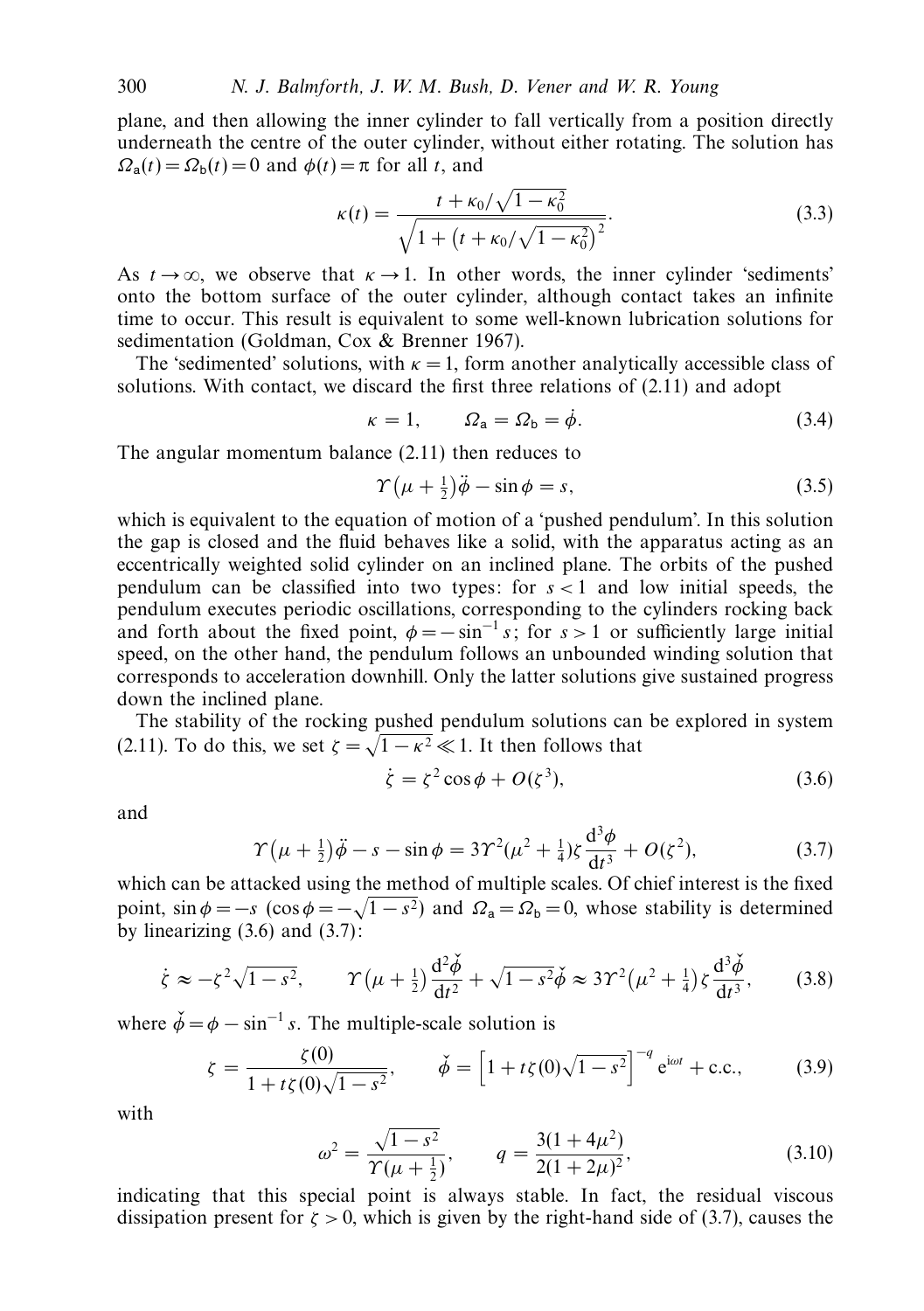

FIGURE 2. Sample rocking solution with  $\gamma = 1$ ,  $\mu = 1$  and  $s = 1/4$ : (a) the locus of the centre of the inner cylinder on the polar  $(\kappa, \phi)$  plane (with  $\phi = 0$  pointing vertically upwards), (b) *κ*(*t*), (*c*)  $\phi(t)$ , (*d*)  $\Omega_a(t)$  and  $\Omega_b(t)$  and (*e*)  $X_b(t)$ . The initial position of the inner cylinder is shown, and  $\Omega_a(0) = \Omega_b(0) = 0$ . The star in (*a*) marks the limiting sedimentation solution; the dashed lines show the convergence to that solution expected from the multiple-scale solution of § 3.2 (with some integration constants suitably chosen).

amplitude of all solutions with  $|\zeta| \ll 1$  to decay secularly towards the fixed point. In other words, when the cylinders become close, they subsequently approach contact at  $\phi = -\sin^{-1} s$ .

Note that the exponent, *q*, varies from 5*/*6 up to a maximum of 3*/*2. Moreover, the decay to the fixed point, once one filters the fast oscillations of the pushed pendulum dynamics, is  $\Omega_{\rm b} \sim t^{-q}$ , implying that  $X_{\rm b} \sim t^{1-q}$ . Thus, there is a parameter range in which, even though the rotation rates are decreasing algebraically in time and the gap is closing, the device continues to roll down the plane.

## 3.3. Numerical results

To progress further, we solve the reduced model (2.11) numerically. Two types of solutions are obtained. First, when *s* is not too large, the inner cylinder settles vertically through the fluid; the outer cylinder rocks back and forth, and rolls slowly downhill; see figure 2. Ultimately the inner cylinder sediments onto the outer one, with a limiting solution,  $\kappa \to 1$ ,  $(\Omega_a, \Omega_b) \to (0, 0)$  and  $\sin \phi \to -s$ , as  $t \to \infty$ . The convergence to that solution follows the predictions of the multiple-scale theory outlined above. In particular, because  $\mu = 1$  is chosen in the computation, the position of the device on the incline,  $X_b$ , increases like  $t^{1/6}$ .

Second, when *s* is too large (exceeding a value just below unity, and depending on initial conditions), the solution locks into a runaway rolling solution as illustrated in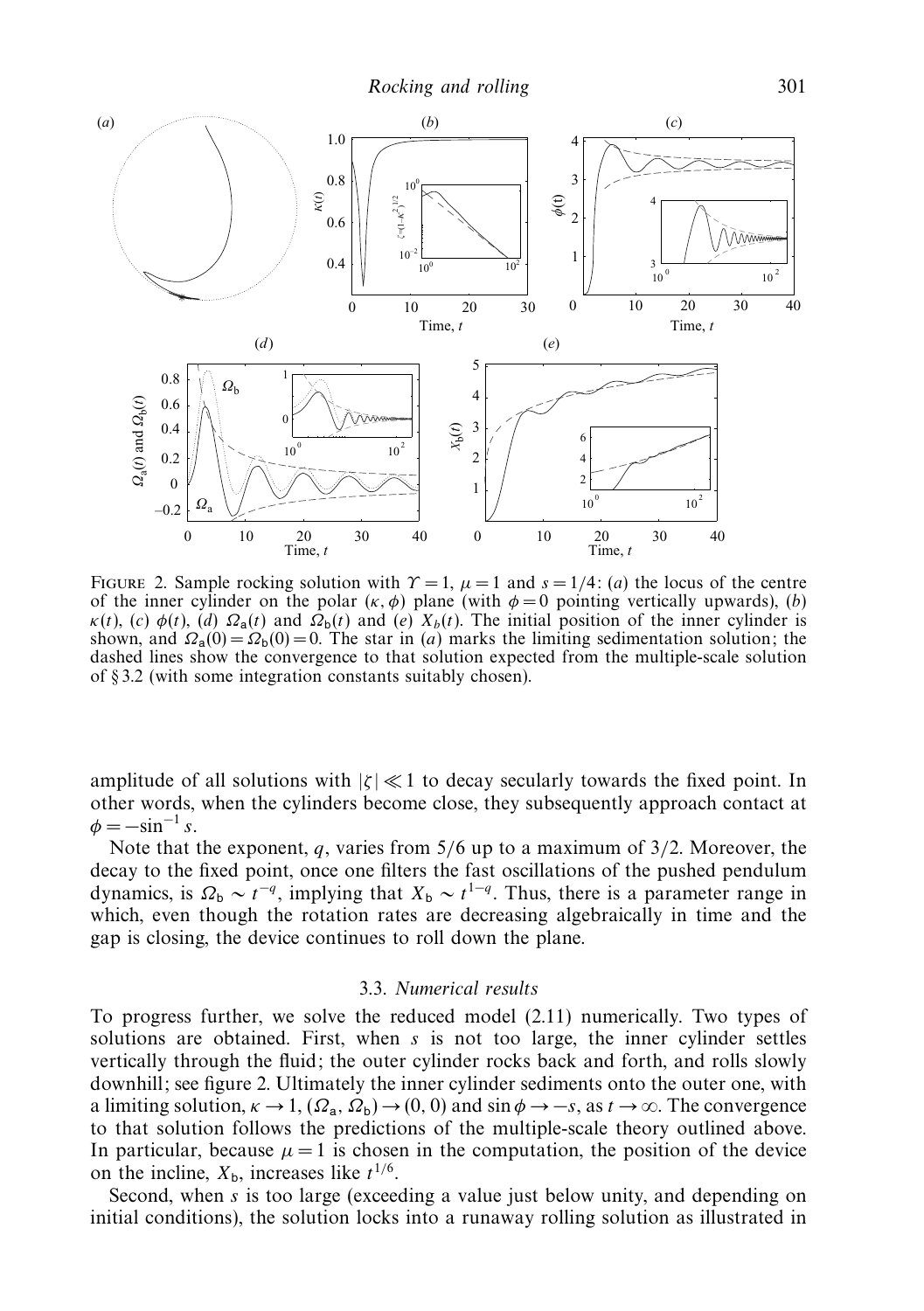

FIGURE 3. Sample rolling solution with  $\gamma = \mu = 1$  and  $s = 0.9$ , showing (a) a polar plot of the inner cylinder position,  $(b) \kappa(t)$ ,  $(c) \phi(t)$  and  $X_b(t)$ , and  $(d) \Omega_a(t)$  and  $\Omega_b(t)$ . The dashed lines show the expected limiting rolling solution (3.11).

figure 3. The runaway solution has the limiting form

$$
\Omega_{\rm a} \sim \Omega_{\rm b} \sim \dot{\phi} \sim \frac{st}{(\mu + \frac{1}{2})\Upsilon},\tag{3.11}
$$

and corresponds to the dimensional rolling speed,  $Mgt \sin \alpha/(M + m_b + \frac{1}{2}m_a)$ .

Over a range of *s*, both rocking and rolling solutions are possible; which state emerges is selected by the initial condition. The sedimenting, rocking solution disappears for  $s \ge 1$ , and only rolling solutions are possible beyond that critical slope. The rolling solution can also persist at relatively small values of *s*, although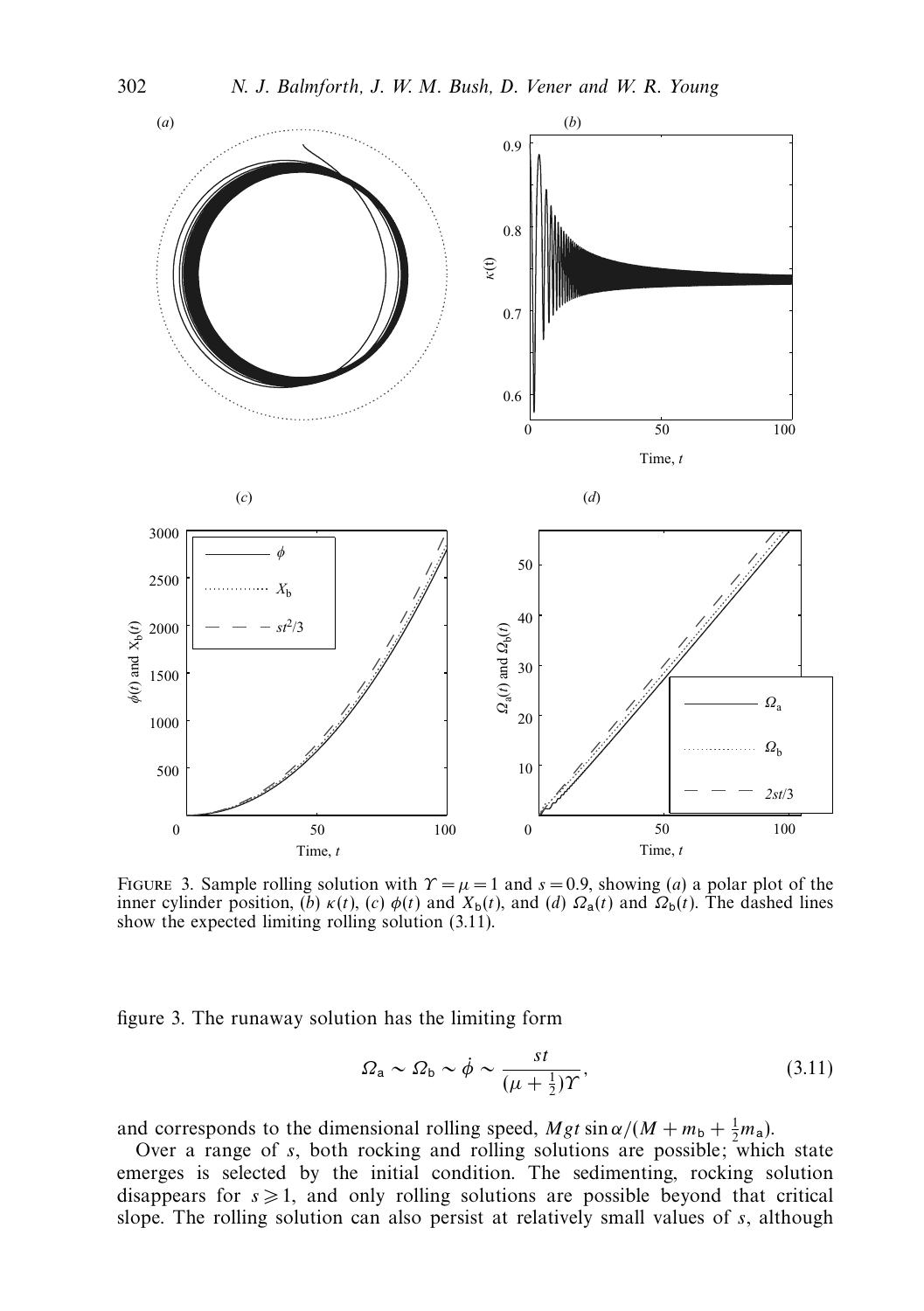

FIGURE 4. Photographs showing various views of the snail cylinder. The views are  $(a)$  angled from the front and  $(b)$  edge on. Note that several small bubbles are trapped inside and have risen to the top of the fluid, and that the inner cylinder lies close to its lowest point.

|                                                                           | Density                                                                                               | Radius                                               | Mass                       | Length                                              |
|---------------------------------------------------------------------------|-------------------------------------------------------------------------------------------------------|------------------------------------------------------|----------------------------|-----------------------------------------------------|
| Steel inner cylinder<br>Aluminium inner cylinder<br>Outer cylinder<br>Oil | $7.85 \,\mathrm{g} \,\mathrm{cm}^{-3}$<br>$2.7 \text{ g cm}^{-3}$<br>$0.92 - 0.96$ g cm <sup>-3</sup> | $0.78 \text{ cm}$<br>$0.78 \text{ cm}$<br>$1.125$ cm | 158g<br>55 g<br>47g<br>24g | $10.35 \text{ cm}$<br>$10.35 \text{ cm}$<br>13.7 cm |

Table 1. Physical data. The viscosities of the different grades of silicone oil (Dow Corning 200 fluid) were approximately  $5 \times 10^{-5}$ ,  $2 \times 10^{-4}$ ,  $3.5 \times 10^{-4}$  and  $5 \times 10^{-4}$  m<sup>2</sup> s<sup>-1</sup>; that of the canola oil was about  $6 \times 10^{-5}$  m<sup>2</sup> s<sup>-1</sup>. The Perspex outer cylinder was 1.5 mm thick, and its inner radius is listed. The runway was inclined by various angles between 1◦ and 5*.*6◦.

the initial conditions required to reach the runaway state become increasingly unlikely.

## *4. Experimental phenomenology*

To compare with the theoretical predictions outlined above, we conducted a suite of experiments with a snail cylinder made of a Perspex tube containing silicone or canola oil and a steel or aluminium inner cylinder. A photograph of the apparatus is shown in figure 4. The ends of the tube were stoppered by black rubber corks, which were inserted as straight as possible. To assist with the filling of the device with oil, metal nails were inserted through the middle of each cork. During the experiments, the nails were pushed through to protrude slightly (less than a millimetre) into the fluid, and prevent the inner cylinder from moving too close to the corks. Whenever that cylinder became too close to the nails, the experiment was stopped. Each experiment was started after shaking the device a little so that the inner cylinder did not lie very close to the outer one. Physical data for the apparatus are given in table 1; this translates to the parameters listed in table 2.

As predicted by theory, depending on the inclination of the runway, two types of characteristic motion are observed: when the slope is relatively shallow, a slow, rocking and rolling motion ensues; on high slopes, the cylinder accelerates under gravity. The two characteristic motions are illustrated in figures 5 and 6, respectively, which show the distance travelled along the runway, *X*, as a function of time, *t*. In the second case, the runaway acceleration is largely independent of the viscosity of the fluid and closely follows the law  $X = \frac{1}{3}gt^2 \sin \alpha$ , which matches the theoretical model above since  $2(M + m_b + \frac{1}{2}m_a)/M \approx 3$  for the aluminium cylinder.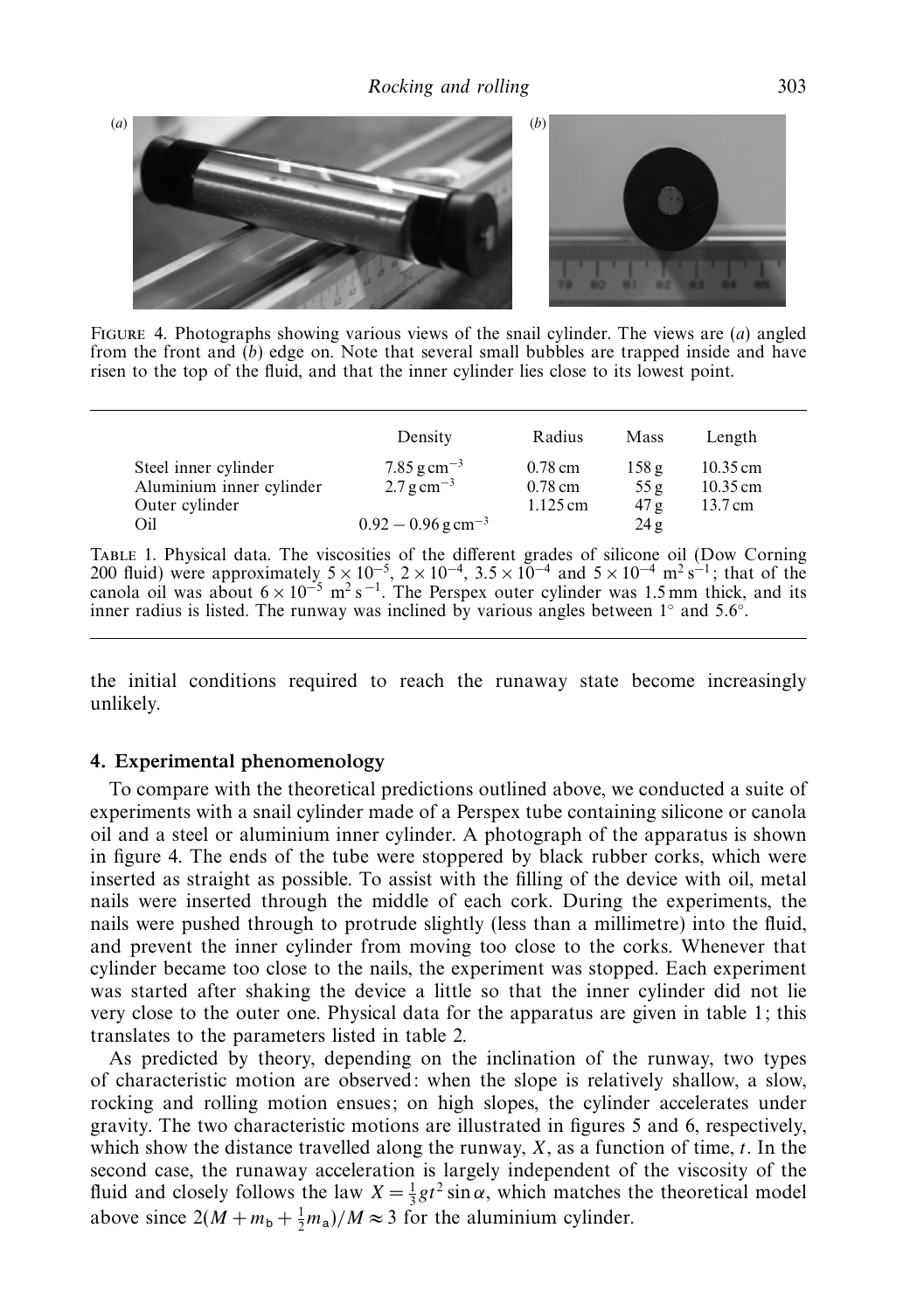| a $\delta$ L $m_b$ M $m_a$ $m'_a$ $m''_a$ $\mu$ $q$                  |  |                                      |  |  |  |
|----------------------------------------------------------------------|--|--------------------------------------|--|--|--|
| 0.8 cm 0.325 cm 10.35 cm 47 g Steel 229 g 158 g 134 g 21 g 1.75 0.98 |  | Alum. 127 g 55 g 34 g 21 g 3.11 1.14 |  |  |  |

Table 2. Physical parameters for the model. The fluid mainly fills the gap between the two curved surfaces of the cylinders (about 4 g of the total 24 g resides at the ends). Also listed are the parameters  $\mu$  and  $q$  defined in (2.12) and (3.10).



Figure 5. Distance travelled along the runway for a steel inner cylinder with various slopes. (a) A long run at  $2.4^\circ$ ; the inset shows a magnification of the path. (b) Four different slopes, as marked. The dotted lines show the best linear fits calculated for all the experiments.  $\nu = 2 \times 10^{-4}$ .



Figure 6. Distance travelled along the runway for an aluminium inner cylinder with a slope of 5<sup>°</sup>. Four experiments are shown: a first pair of repeated runs with  $v = 2 \times 10^{-4}$  (dots and solid lines), and a second pair with  $v = 3.5 \times 10^{-4}$  (circles and dashed lines). Also shown is the function  $(gt^2 \sin \alpha)/3$  (dotted lines).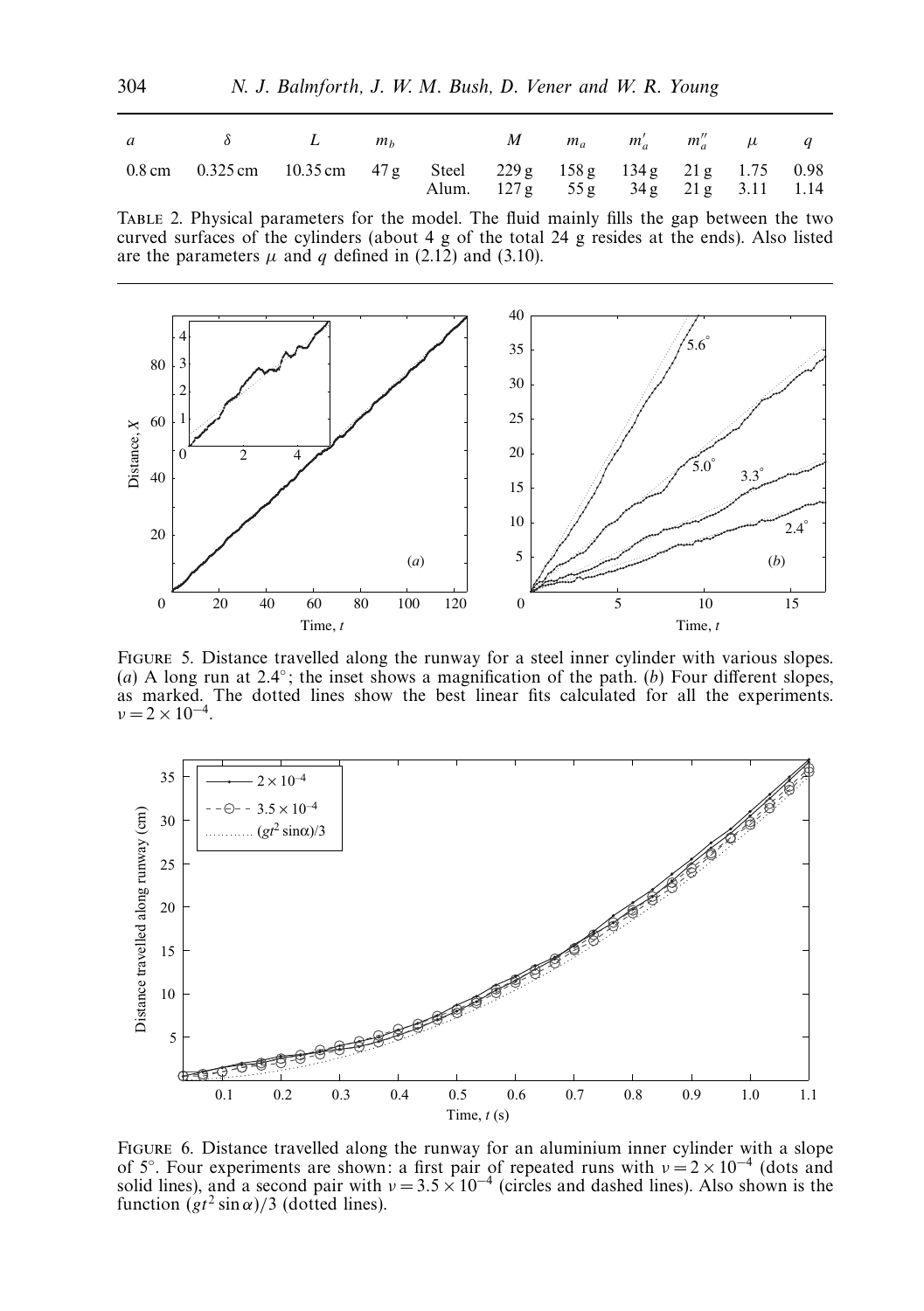Rocking and rolling 305

In contrast, the details of the low-slope rocking behaviour disagree with the theory: first, cylinders on shallow slopes roll erratically down the ramp, rocking back and forth as they progress. Second, the speed is roughly steady and described well by a linear fit over long times, as shown by the time series in figure 5. The inset in panel (*a*) shows a detailed short path, and displays the unsteady, rocking progression of the outer cylinder. Instead, theory predicts that the cylinders rock regularly whilst progressively decelerating, with the aluminium arrangement stopping after a finite distance  $(q \approx 1.14 > 1)$  and the steel one continuing to make (increasingly slow) progress  $(q \approx 0.98 < 1)$ .

Observations through the Perspex wall of the outer cylinder show that the rocking corresponds to irregular, differential motion of the two cylinders. In particular, throughout the evolution the inner cylinder lies close to its lowest possible point, but is dragged slightly up the rear side of the outer cylinder. The rocking corresponds to irregular sliding and rolling of the inner cylinder over the lower surface of the outer one. Again, no such motion is predicted theoretically.

The key problem is that the model predicts that a slow rolling of the snail cylinder cannot suspend the inner cylinder inside the fluid; the gap must continually thin, leading to the deceleration of the device. In reality, the cylinders continue to make roughly steady progress, suggesting that the gap never closes. One possible explanation is offered by the roughness of the cylinder surfaces: asperities could, in principle, prevent full contact of the cylinders and maintain a minimum gap through which fluid continues to flow. The cylinders then become free to roll steadily at a rate given by the roughness of the surfaces. A similar argument was put forward by Smart, Beimfohr & Leighton (1993) for the motion of a sphere down an inclined plane.

## *5. Dynamics with a rough contact*

When asperities on the surfaces of the two cylinders touch, a contact force must be included in the equations of motion. This contact force contains a normal reaction,  $\mathscr{C}_{\epsilon}$  (directed along the line of centres), that holds the cylinders apart, and a tangential frictional component,  $\mathcal{C}_{\gamma}$ , that acts to equalize the two rotation speeds. The cylinders are thereby prevented from moving closer than a certain critical distance,  $\kappa \le \kappa_* < 1$ , allowing fluid flow through the gap to generate finite viscous forces and torques; *κ*∗, parameterizes the roughness scale.

As described more fully in Appendix C, the reduced model can be modified to include the leading-order effects of the contact forces. The main casualties are the radial equation of motion  $(2.11a)$  and the torque balance  $(2.11c)$ , which become

$$
-\cos\phi = \begin{cases} (1 - \kappa^2)^{-3/2} \dot{\kappa} & \text{if } \kappa < \kappa_* \\ \mathcal{C}_{\epsilon} & \text{if } \kappa = \kappa_*, \end{cases}
$$
(5.1)

and

$$
\frac{(1-\kappa^2)(\Omega_{\rm b}-\dot{\phi})-(1+2\kappa^2)(\Omega_{\rm a}-\dot{\phi})}{3(2+\kappa^2)\sqrt{1-\kappa^2}} = \begin{cases} \frac{1}{2}\Upsilon\dot{\Omega}_{\rm a} & \text{if } \kappa < \kappa_*\\ \frac{1}{2}\Upsilon\dot{\Omega}_{\rm a}+\mathscr{C}_{\chi} & \text{if } \kappa = \kappa_*, \end{cases} \tag{5.2}
$$

respectively, where  $(\mathscr{C}_{\epsilon}, \mathscr{C}_{\chi})$  denotes the (suitably non-dimensionalized) contact force. The angular equation of motion (2.11*b*) remains unchanged because the frictional contact force first enters when it becomes comparable to the viscous torque, which is order  $\delta/a$  smaller than the lubrication pressure force,  $f<sub>x</sub>$ . Moreover, total angular momentum balance (2.11*d*) is not affected by either of the contact forces.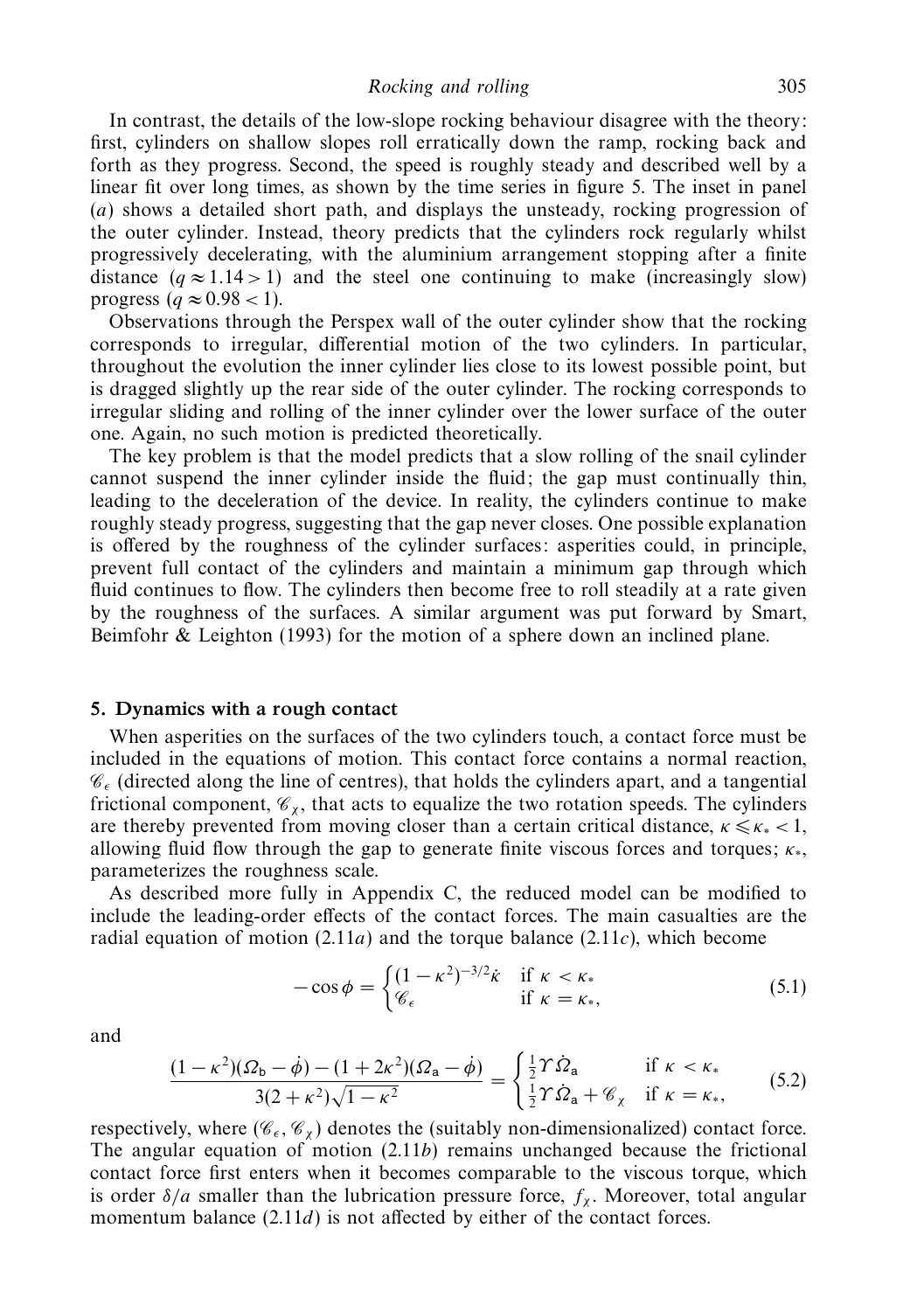Assuming the standard model of friction, the two components of the contact force are related by

$$
|\mathscr{C}_{\chi}| \leq |\mathscr{C}_{\epsilon}| \tan \psi, \tag{5.3}
$$

where  $\psi$  is a friction angle. There are two options contained in (5.3): either the normal force is sufficiently strong to lock the cylinder surfaces together, or the surfaces are held together more weakly and slide over one another with  $|\mathscr{C}_\chi| = |\mathscr{C}_\epsilon| \tan \psi$ . Given that  $\Omega_a = \Omega_b$  when the cylinders are locked together (for a narrow gap with  $a \approx b$ ), we find from  $(2.11b)$  and  $(5.2)$  that

$$
\mathcal{C}_{\chi} = -\frac{2s + (1 - 2\mu)\kappa \sin \phi}{2(1 + 2\mu)}.
$$
\n(5.4)

Thus, locking results when

$$
\left|\frac{2s + (1 - 2\mu)\kappa \sin \phi}{2(1 + 2\mu)}\right| < |\cos \phi| \tan \psi. \tag{5.5}
$$

To solve the modified system as an initial-value problem, we evolve the system from a state in which the inner cylinder is suspended in the fluid  $(\kappa(0) < \kappa_*)$  up to a 'collision time',  $t = t_*$ , at which the surfaces touch and  $\kappa(t_*) = \kappa_*$ . Beyond that instant, we set  $\mathscr{C}_{\epsilon} = -\cos \phi$  to continue the solution, monitoring whether or not the traction between the cylinders is sufficient to overcome friction and force the surfaces to slide over one another. Should (5.5) be satisfied, we set  $\Omega_a = \Omega_b$  and solve (2.11*b, d*) with (5.2) relegated to a diagnostic equation for  $\mathcal{C}_\gamma$  (the system then reduces to the equation for a dissipative, pushed pendulum). If (5.5) is violated, on the other hand, the cylinders maintain a sliding contact; we solve (2.11*b,d*) and (5.2), with  $\mathscr{C}_\chi = \cos \phi \tan \psi \, \text{sgn}(\Omega_b - \Omega_a)$  (the choice of sign ensures that the friction drags the rotation rates together).

We illustrate the behaviour in figure 7. For the example shown, the ultimate state of the system is a steadily rolling solution in which the cylinders are in sliding contact. A case in which the final rolling solution has the cylinders locked together by friction is shown in figure 8. Note that the computation switches abruptly between the different versions of the model equations. In particular, when the cylinders first come into contact, if friction is sufficient to lock the cylinders together, then *Ω*<sup>a</sup> must jump discontinuously at the moment of contact. This can be rationalized physically in terms of an instantaneous impulse that affects the inner cylinder. In principle, at collision, there should also be an equal and opposite impulse acting on the outer cylinder. However, that cylinder is also resting on its contact point with the inclined plane, and the model effectively assumes that any impulse from the collision of the two cylinders is taken up by the other contact.

The addition of a rough contact therefore allows the cylinder arrangement to approach a steady rolling solution. In reality, the minimum gap size, *κ*∗, is unlikely to be uniform over the surfaces of the cylinders, and more probably would be a complicated function of the orientations of both. A simple way to extend the model to incorporate such an effect is to add slight stochastic variations in *κ*∗. Solutions would then converge to irregularly rolling states in which the system is randomly kicked from equilibrium and then rocks slowly back, with obvious similarities to the observations. In principle, the unsteadiness offers insight into the variations of *κ*∗.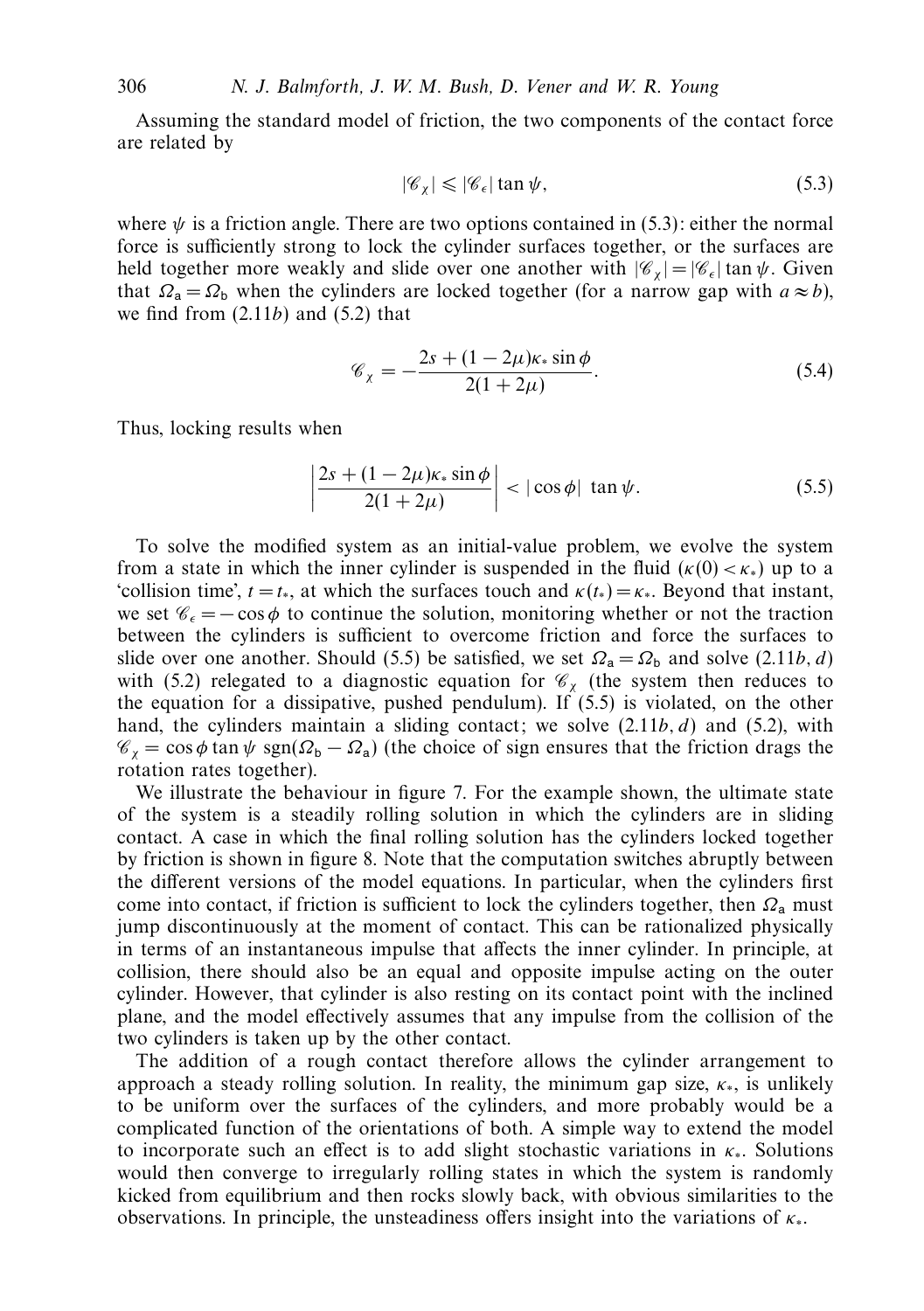

FIGURE 7. Sample rocking solution for  $\gamma = \mu = 1$  and  $s = 1/4$ , with  $\kappa$  limited to the range  $(0, \kappa_*)$  = 0.98), and  $\psi = 0.05$ . Panels  $(a-d)$  are as for figure 2, except that the unlimited sedimenting solution is also shown by the dotted lines.



FIGURE 8. Sample solution for  $\gamma = \mu = 1$  and  $s = 1/4$ , with  $\kappa_0 = 0.98$  and three values of  $\psi$ (0.5, 0.05 and 0; the curves are offset of clarity). The vertical dashed line shows the moment of contact.

The fixed point to which the solution converges is given by

$$
\kappa_* \sin \phi = -s,\tag{5.6}
$$

$$
\sin \phi = -\frac{\kappa_*(\Omega_\mathbf{a} + \Omega_\mathbf{b})}{(2 + \kappa_*^2)(1 - \kappa_*^2)^{1/2}},\tag{5.7}
$$

$$
\cos \phi = -\mathscr{C}_{\epsilon},\tag{5.8}
$$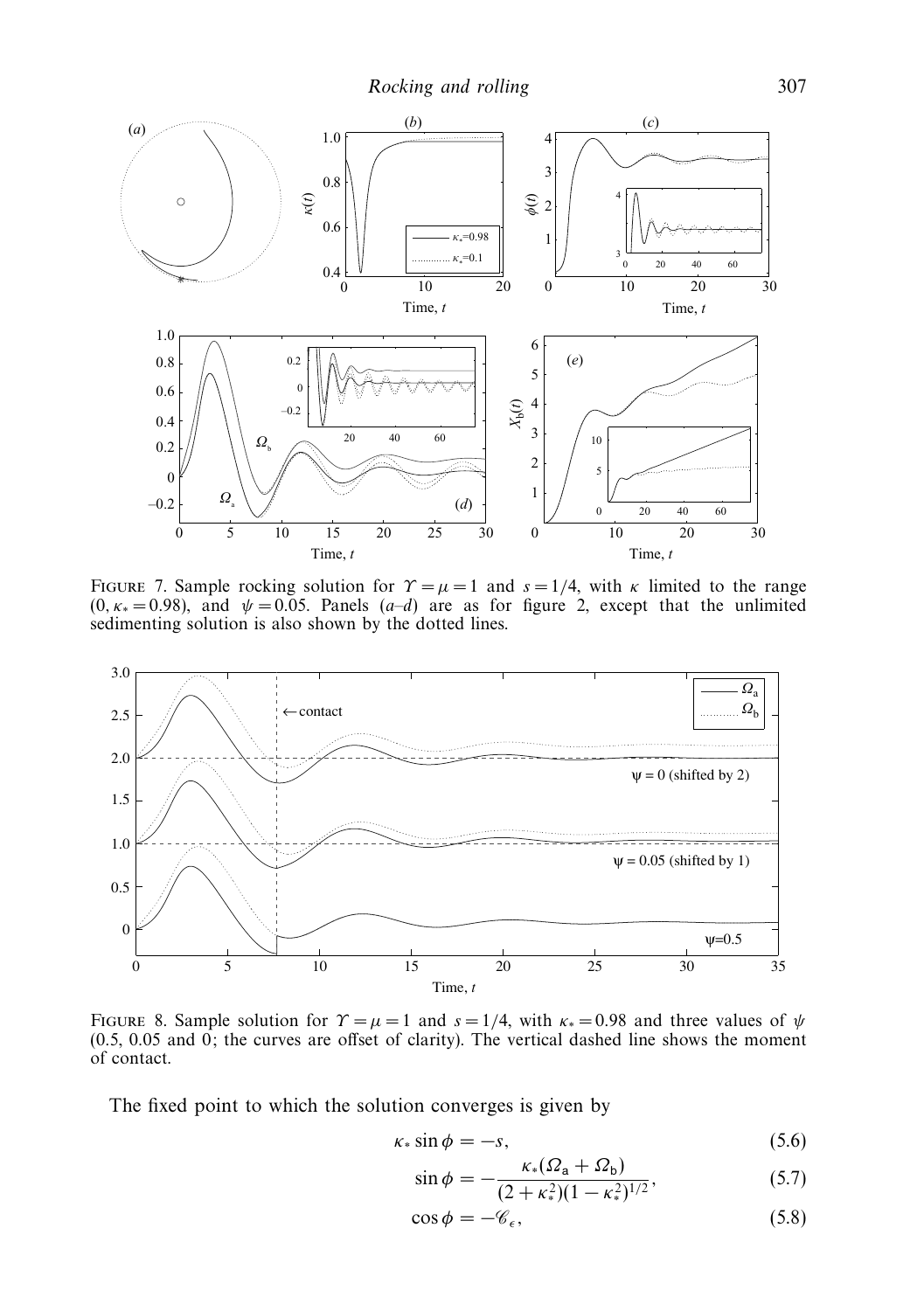

FIGURE 9. Scaled, steady rotation rates,  $\Omega_a/(3\zeta_*)$  and  $\Omega_b/(3\zeta_*)$ , for  $\psi = 0.15$  rad.

$$
\frac{(1 - \kappa_*^2)\Omega_{\rm b} - (1 + 2\kappa_*^2)\Omega_{\rm a}}{3(2 + \kappa_*^2)\sqrt{1 - \kappa_*^2}} = \mathscr{C}_{\chi}.
$$
\n(5.9)

The condition (5.5) for locking now reduces to  $s < 2\sqrt{1 - s^2/\kappa_*^2}$  tan  $\phi$ , implying

$$
\Omega_{\rm a} = \Omega_{\rm b} = \frac{1}{2\kappa_*^2} s (2 + \kappa_*^2) \sqrt{1 - \kappa_*^2}.
$$
\n(5.10)

Otherwise,

$$
\Omega_{\rm a} = \frac{s(1 - \kappa_{\ast}^2)^{3/2}}{2\kappa_{\ast}^2} - 3\sqrt{1 - \kappa_{\ast}^2} \, \cos\phi \tan\psi, \qquad \Omega_{\rm b} = \frac{s(2 + \kappa_{\ast}^2)}{2\kappa_{\ast}^2} \sqrt{1 - \kappa_{\ast}^2} - \Omega_{\rm a}.\tag{5.11}
$$

When the minimum gap is relatively narrow, and  $\zeta_* \equiv \sqrt{1 - \kappa_*^2} \ll 1$ , we may write both solutions in the compact form,

$$
\Omega_{\mathbf{a}} = 3\zeta_* s \, \text{Min}\left(\frac{1}{2}, \frac{\sqrt{1-s^2}}{s} \tan \psi\right), \quad \Omega_{\mathbf{b}} = 3\zeta_* s \, \text{Max}\left(\frac{1}{2}, 1 - \frac{\sqrt{1-s^2}}{s} \tan \psi\right). \tag{5.12}
$$

The steady rolling speeds predicted by these formulae are illustrated in figure 9.

## *6. Comparison of theory and experiment*

## 6.1. Outer cylinder speeds

In dimensional terms, the limiting cylinder speed with rough contact is expected to be

$$
V = V_* \times \sin \alpha \times \zeta_* \text{ Max} \left( \frac{1}{2}, 1 - \frac{\sqrt{1 - s^2}}{s} \tan \psi \right). \tag{6.1}
$$

Equation (6.1) divides the speed into three factors: a velocity scale,

$$
V_* = \frac{bM\delta g}{4\nu m''_a},\tag{6.2}
$$

the main dependence on slope,  $\sin \alpha$ , and a final factor dependent on the surface properties. On the smaller slopes, (6.1) reduces to  $V = (V_* \zeta_* / 2) \sin \alpha$ .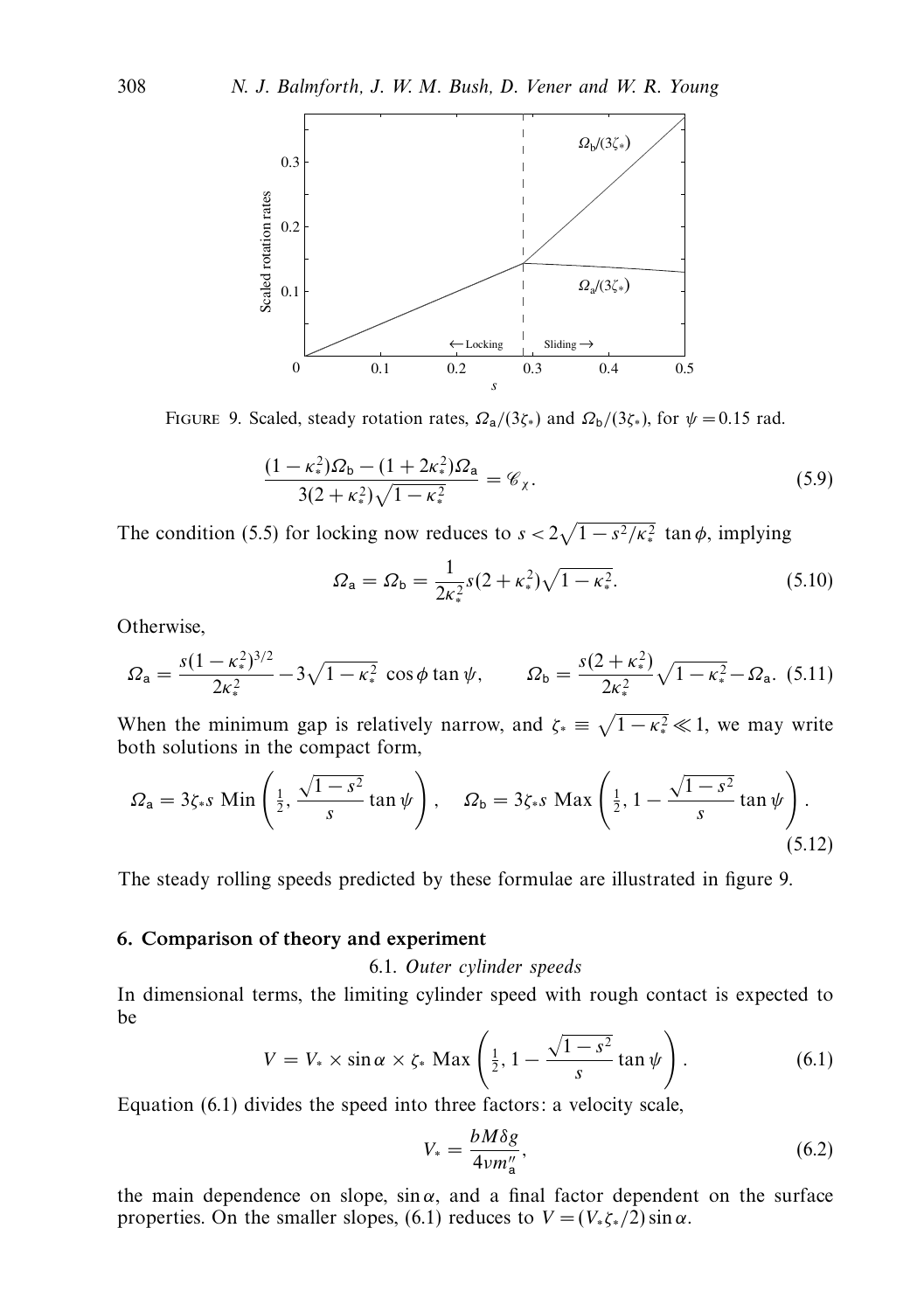

FIGURE 10. The average speeds fitted to the experiments.  $(a)$  The raw data, plotted against slope, with the different symbols corresponding to different viscosities, and inner cylinders. In (b) we scale the speeds by the factor *V*<sup>∗</sup> in (6.2), and add errorbars based on the variations between several experiments. The two lines show theoretical predictions assuming  $V/V_* = (\zeta_*/2) \sin \alpha$  with  $\zeta_* = 0.1$  and 0.2. The data shown by circles indicate measurements taken for 500 cs oil in which a large number of small bubbles are entrained in the fluid and migrate into the narrowest part of the gap between the cylinders.

Average speeds of the outer cylinder in the experiments are shown in figure 10. These averages are obtained either by linear fits to the recorded position, or by taking the mean of the time required to roll 25 cm during several different experiments. As illustrated in figure  $10(b)$ , a scaling of the speeds by the velocity scale,  $V_{*}$ , compresses the data close to a single curve that depends slightly on the inner cylinder material.

Also drawn in figure 10 are the lines  $V/V_*(\zeta_*/2) \sin \alpha$ , with  $\zeta_*=0.2$  and 0.4. The comparison with the experimental data suggests that *ζ*<sup>∗</sup> ∼ 0*.*2. In turn, because

$$
\zeta_* \equiv \sqrt{1 - \kappa_*^2} = \sqrt{1 - \left(1 - \frac{\sigma}{b - a}\right)^2},\tag{6.3}
$$

where  $\sigma$  is the minimum gap width, this implies a maximum roughness scale of  $\sigma \sim 50$ microns. This estimate is consistent with images taken of the surface of the cylinders with a microscope which revealed roughness of that order.

To explore further the dependence of cylinder speed on surface roughness, we conducted more experiments in which the steel cylinder was first covered with differing grades of sandpaper (more specifically, we used 50, 80 120, 150 and 220 'grit', American CAMI standard). The roughened cylinder speeds are compared to those of the original, smooth cylinder in figure 11, and are faster by an amount depending on the grade of sandpaper, confirming the dependence on the scale of roughness. As shown in figure  $11(b)$ , the data can be collapsed further when we scale by a roughness factor, *ζ*∗, given by the values for *σ* listed in table 3 (speed data for the smooth cylinder also collapse onto that of the roughened cylinders if we adopt a roughness scale of 50 microns). In the inset of the picture, the estimated roughness scale,  $\sigma$ , is plotted against the mean particle size of the sandpaper, as given by the the American CAMI standard. The roughness scale is about four times the mean particle size in each of the five cases used. We conclude that rough contact provides a plausible rationalization of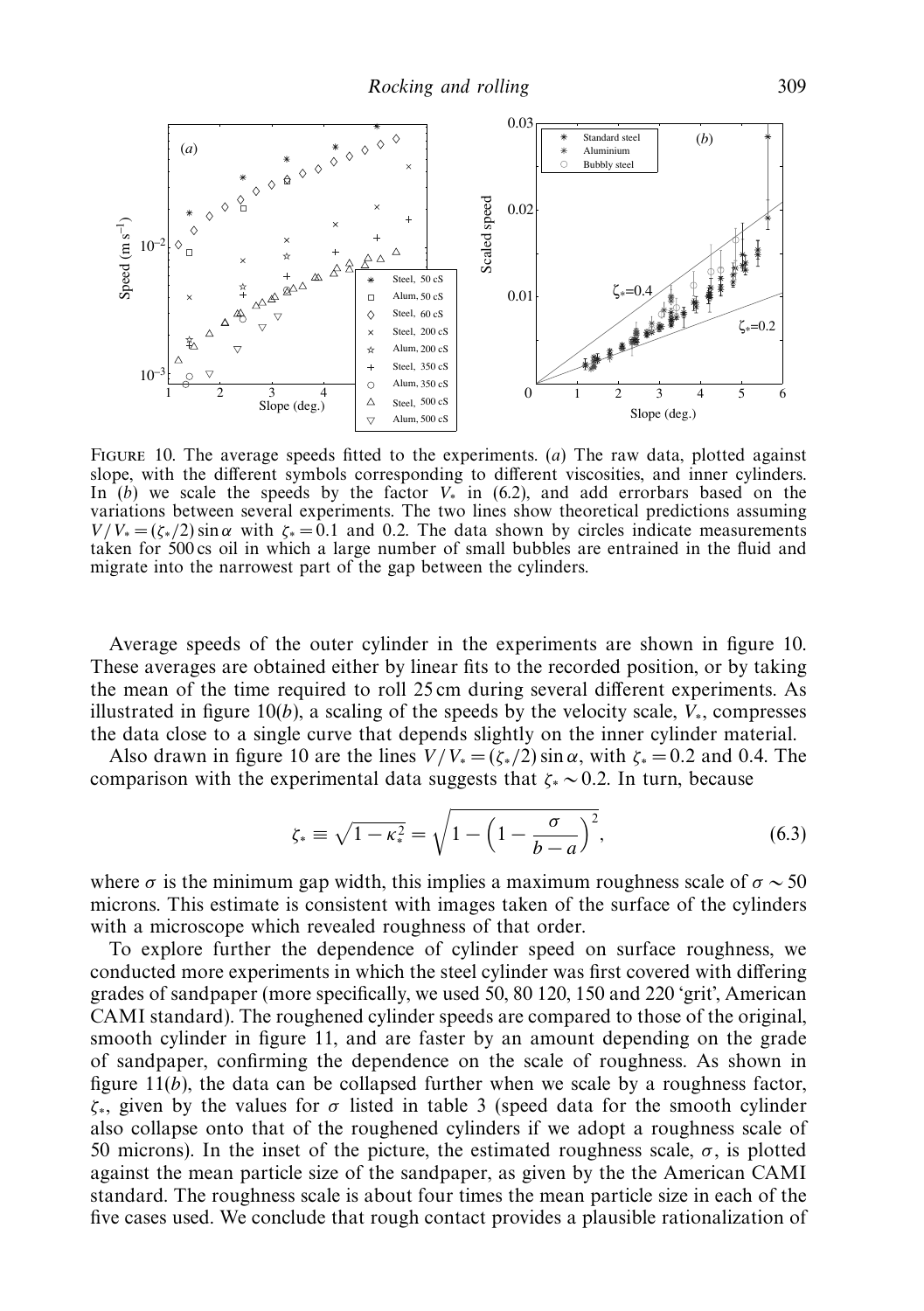

Figure 11. Cylinder speeds with sandpaper-coated inner cylinders. (a) Average speeds of the outer cylinder scaled by *V*<sup>∗</sup> against slope for the steel inner cylinder and 500 cS silicone oil. The stars indicate the speeds with the usual, smooth cylinder. In (b), a further scaling of *ζ*∗*/*2 is used to collapse the data. The values of  $\zeta_*$  are calculated using the roughness scales,  $\sigma$ , listed in table 3. The inset plots the inferred  $\sigma$ -values against the mean particle size of the sandpaper (according to the American CAMI standard).

| Grade                          | 220         | 150.        | 120         | 80  | 50         | Smooth |
|--------------------------------|-------------|-------------|-------------|-----|------------|--------|
| Inferred (mm)<br>Expected (mm) | 0.3<br>0.07 | 0.4<br>0.09 | 0.5<br>0.12 | 0.2 | 16<br>0.36 | 0.05   |

Table 3. Roughness scales for the various grades of sandpaper (as given by the 'grit' value listed). The 'inferred' value indicates the number used to collapse the data in figure 11; the 'expected' value is the number quoted by the American CAMI standard and refers to average particle size.

the experimental results, although the comparison cannot be used to test the theory without knowing further details of the sandpaper particle distribution.

Note that the data begin at increasingly large inclination angles as the roughness of the sandpaper increases. This is because the object could come to a halt on the runway if the slope was too small, which is consistent with the notion that when contact occurs between the cylinders, any roughness in the surfaces can allow inclined points of equilibrium.

It was also very difficult to avoid entraining small air bubbles into the silicone oil when filling the apparatus. In the lower viscosity fluids, the bubbles appeared to collect and merge into one or two bigger bubbles that rose to the top of the fluid and stayed there whilst the cylinders rolled down the runway (as is visible in figure 4). In these cases, we did not observe any smaller bubbles collecting in the low-pressure regions occurring near the line of closest approach of the cylinders. However, with the higher viscosity (500 cS) oil, the action of filling and even rapid rolling appeared to create many small bubbles that took several hours to coalesce. When the cylinders were rolled down the runway with such 'bubbly' oil, we noted a systematic increase of speed of up to 20 %, especially for higher slopes (see figure 10). In these cases, the small bubbles were clearly migrating into the narrowest part of the fluid-filled gap. Thus, the presence of bubbles can affect the rolling speed just as cavitation affects the dynamics of the journal bearing (see Pinkus & Sternlicht 1961) and spheres rotating adjacent to walls (see Prokunin 2004, Seddon & Mullin 2006 and Yang et al. 2006).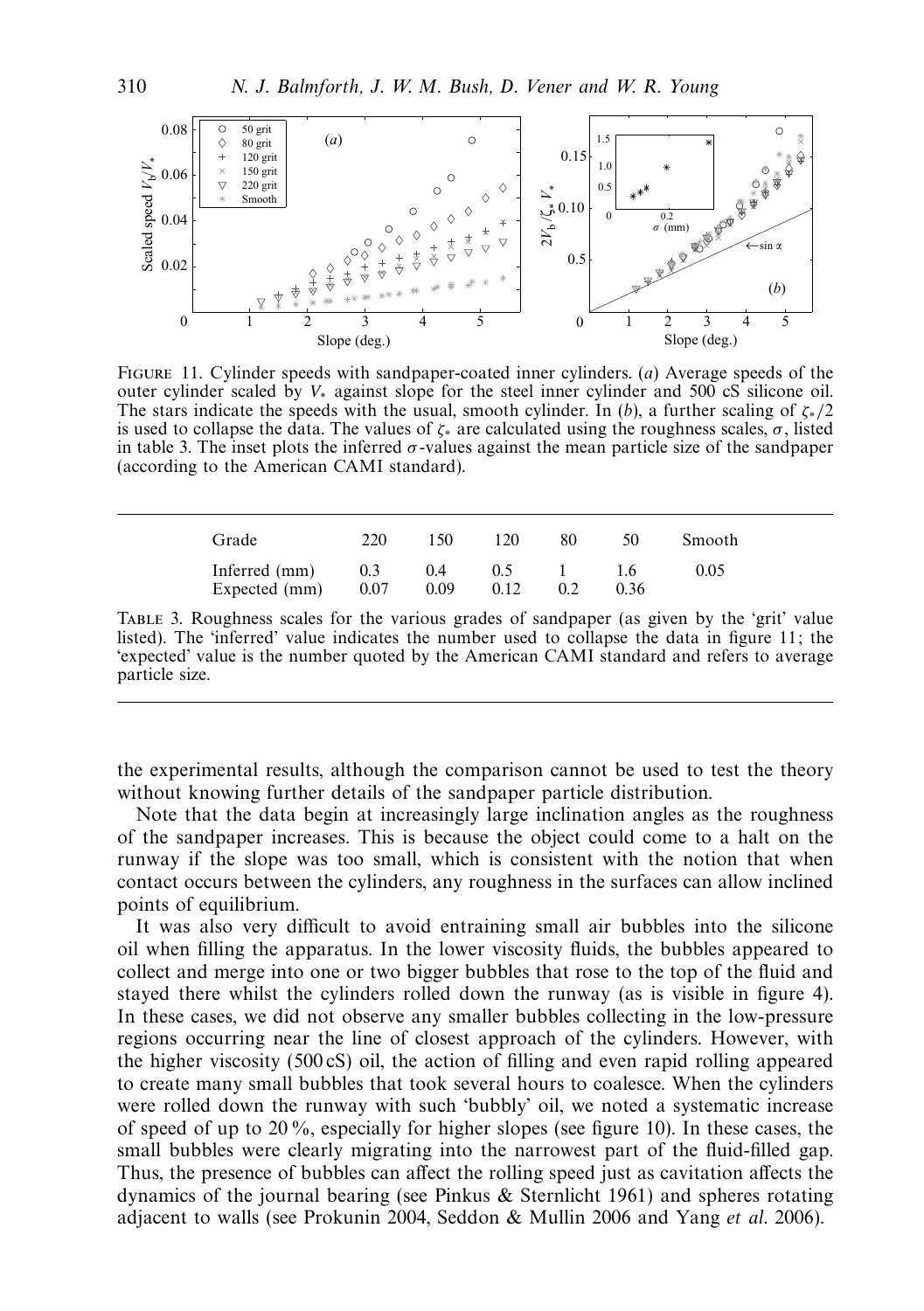

FIGURE 12. Average speeds of the two cylinders,  $\langle V_a \rangle = a \langle \Omega_a \rangle$  (stars) and  $\langle V_b \rangle = b \langle \Omega_b \rangle$  (dots), against slope for the steel inner cylinder and  $(a)$  500 centiStoke and  $(b)$  60 centiStoke oil.

## 6.2. Inner cylinder speeds

The observed rolling speeds in figures 10 and 11 noticeably steepen with increasing slope. The theoretical rationalization of this behaviour is that the cylinders are locked into the same rotation rate on shallow slopes due to the friction of contact. As the slope is increased, however, the cylinders begin sliding over one another, and the outer cylinder then rolls faster down the incline, whilst the inner one rotates less quickly.

To look for an analogous behaviour in the experiments, we measured the rotation of the inner cylinder by tracking surface markers. Figure 12 shows the results, plotting the average speeds,  $\langle V_b \rangle = b \langle \Omega_b \rangle$  and  $\langle V_a \rangle = a \langle \Omega_a \rangle$ , against the runway slope (where the angular brackets signify averages over 1 m). As predicted, the cylinder speeds are closely matched on shallow slopes, and the two cylinders roll over one another like the cogs of a gear; on steeper slopes, the rotation speeds diverge from one another, with the inner cylinder rotating less rapidly.

Although the measurements in figure 12 agree qualitatively with theory, there are some differences in the details. Theory, for example, predicts that the cylinders should be perfectly locked for low slope, and that sliding should set in suddenly at a critical inclination given by

$$
\tan \psi = \frac{s}{2\sqrt{1 - s^2}}.\tag{6.4}
$$

In contrast, the experimental data show no such abrupt change in behaviour, and the low-slope rotation speeds do not match perfectly. However, given that the minimum gap is not likely to be the same all the way around the cylinder surfaces, it is unlikely that the cylinders could ever become perfectly locked, and a more gradual transition would then result. The data suggest a transition on slopes of about 3<sup>°</sup>, which offers an estimate of the friction angle for the sliding of the cylindrical surfaces over one another in oil. One other notable point of disagreement is that, in the theory, the rotation rate of the inner cylinder decreases once sliding sets in; the observations show no such tendency.

## *7. Discussion*

Our goal in this work has been to develop a theoretical model of the snail cylinder and compare it with experiments. Provided the model includes a mechanism that limits the closing of the gap between the two cylinders, it is possible to rationalize the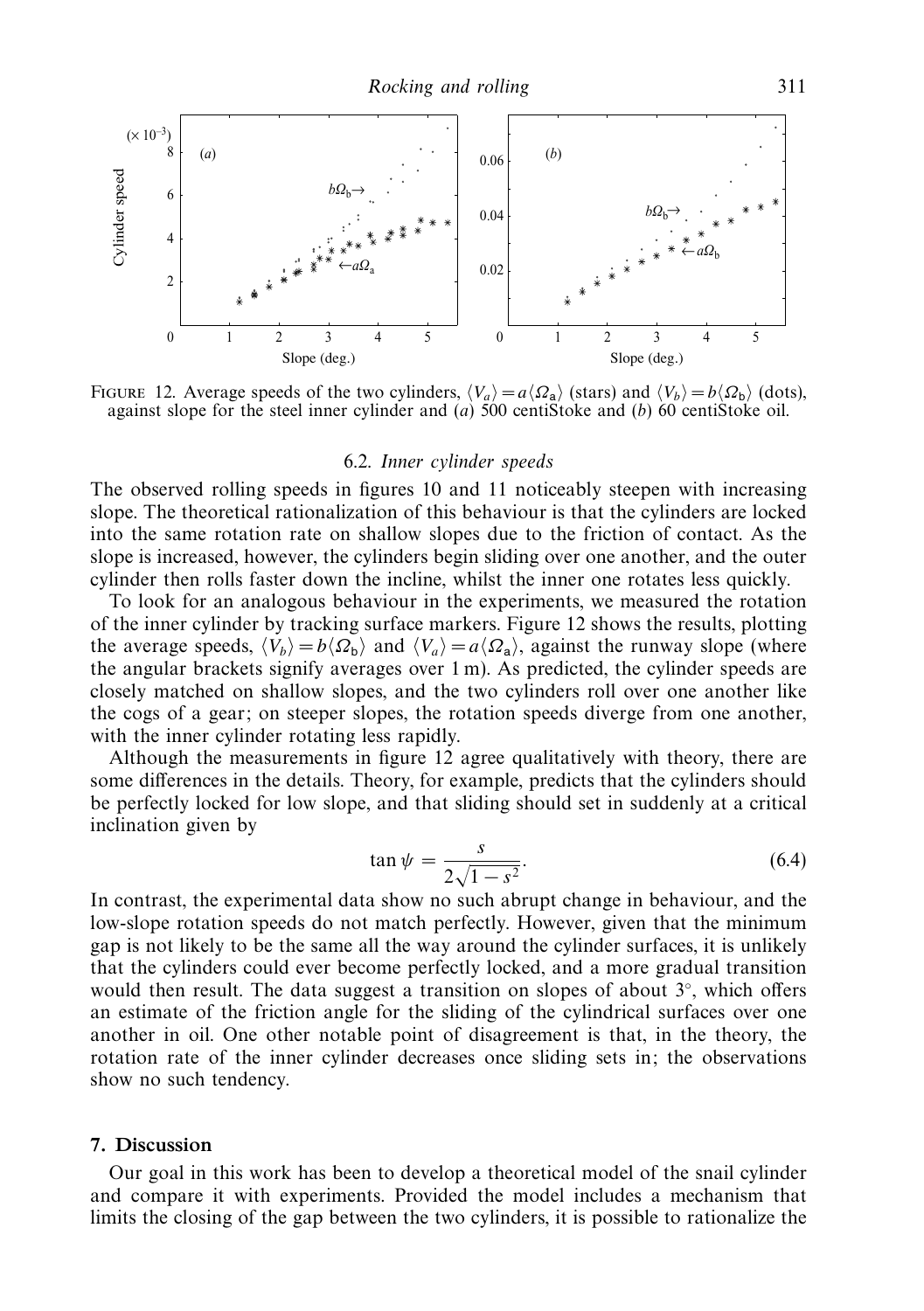observed phenomenology of the device and quantitatively reproduce the dependence of the rolling speed and style on the various physical parameters. Here, we have focused on a rough contact between the cylinders as the required mechanism. However, inertia and cavitation provide two other possibilities.

Inertia breaks the symmetry of the Stokes pressure distribution and can levitate suspended objects. For the problem at hand, inertial lift is surely negligible for the slowest, most viscous configurations in which the inner cylinder sits almost at its lowest point and the gap is at its thinnest (the Reynolds number for flow of 500 cS oil through a gap of order tens of microns at speeds of mm s<sup>-1</sup> is  $10^{-4}$  or less). Even for the least viscous, fastest configurations, the Reynolds number barely surpasses unity when the gap is at its widest. Overall, the Stokes approximation appears to offer a reliable simplification of the dynamics.

Cavitation is conventionally thought to be important in the journal bearing (Pinkus  $\&$  Sternlicht 1961), and has been demonstrated to be crucial in the dynamics of spheres rolling adjacent to walls (Prokunin 2004; Ashmore, del Pino & Mullin 2005; Yang et al. 2006). Indeed, our experiments indicate that the presence of bubbles does influence the rolling speed: in several runs with the more viscous oils, small bubbles accumulated near the narrowest part of the fluid gap. The rolling speed was then noticeably faster than in cases for which no such line of bubbles was discernible in the gap. However, the change in rolling speed was not extreme (amounting to less than about  $20\%$ ), and bubbles did not migrate into the gap in the less viscous cases. Furthermore, simple modifications of the model that accounted for bubbles or cavitation by truncating the pressure distribution when it approached too low a value (a trick used for the journal bearing; see also Ashmore et al. 2005) were unable to provide sufficient lift to counter gravity (Vener 2006) and allow steady rolling. Although neither argument is conclusive, we feel that the most plausible explanation of constant speed rolling is rough contact.

Finally, we comment on the relevance of our results to the snailball magic trick. Although the phenomenology of the rolling dynamics of the two configurations is observed to be similar, sedimenting cylinders and spheres show important differences as contact is approached (Goldman et al. 1967; Jeffrey & Onishi 1981). It is conceivable that this may have ramifications for the rolling dynamics of the two configurations. We leave this issue open for future work.

This work was supported by the National Science Foundation under the Collaborations in Mathematical Geosciences initiative (grant numbers ATM0222109 and ATM0222104). J.B. gratefully acknowledges the support of a National Science Foundation Career Grant (CTS-0130465). We thank Keith Bradley of the Coastal Research Laboratory, Woods Hole Oceanographic Institution, for assistance in building the snail cylinder.

## *Appendix A. Derivation of the equations of motion*

## A.1. Geometry

The geometry is shown in figure 1. We use a Cartesian coordinate system attached to a plane which is inclined at an angle *α* to the horizontal; the unit vector *ι* ˆ points down the slope and the unit normal  $\tilde{k}$  is perpendicular to the plane. The unit vector *j***ˆ** is into the page in figure 1, and clockwise rotations are positive. The position vector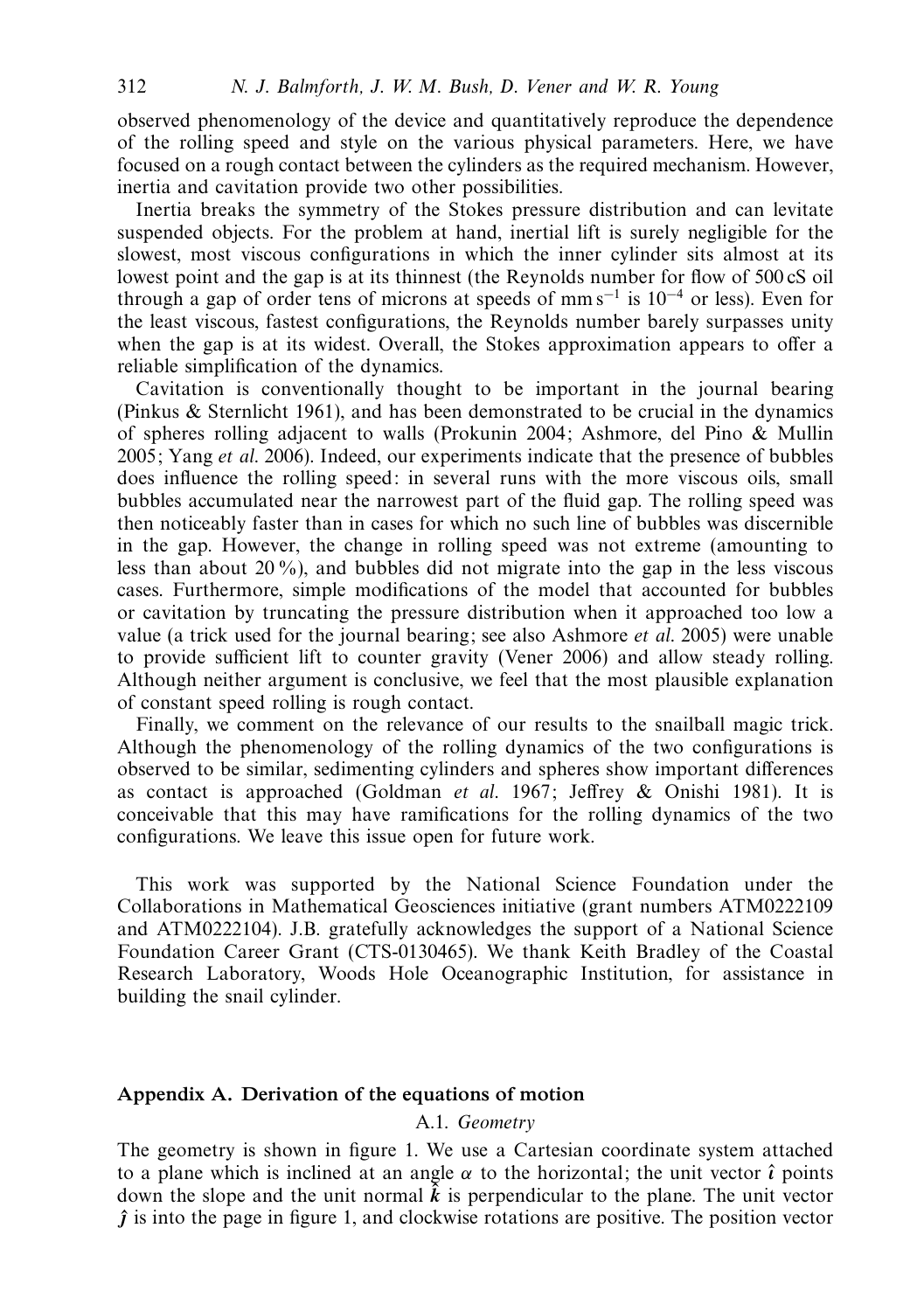is  $X = X\hat{\imath} + Z\hat{k}$  and the gravitational acceleration is  $-g$ , where

$$
\mathbf{g} = -g(\sin\alpha \,\hat{\mathbf{i}} - \cos\alpha \,\hat{\mathbf{k}}). \tag{A.1}
$$

In this  $(X, Z)$ -coordinate system, the two cylinders have centres at the positions  $X_a = X_a \hat{i} + Z_a \hat{k}$  and  $X_b = X_b \hat{i} + Z_b \hat{k}$ , respectively. The requirement that the outer cylinder rolls without slipping down the plane dictates that

$$
\dot{X}_{b} = b\Omega_{b}, \qquad Z_{b} = b. \tag{A.2}
$$

Geometry implies that the centre of the inner cylinder is given by

$$
X_{\rm a} = X_{\rm b} + \epsilon, \qquad \epsilon \equiv \epsilon (\sin \chi \hat{\iota} + \cos \chi \hat{k}). \tag{A 3}
$$

Thus the distance between the centres *A* and *B* is denoted by  $\epsilon(t)$ , and  $\chi(t)$  is the angle between the line of centres and the *Z*-axis. We denote the angle between the line of centres and the direction of gravity by  $\phi(t) \equiv \alpha + \chi(t)$ .

The centre of mass of the fluid is

$$
X_{\rm f} \equiv m_{\rm f}^{-1} \int \rho X \, \mathrm{d}A_{\rm f},\tag{A4}
$$

where the integral is over  $A_f(t)$ , the moving domain of the fluid. Geometric considerations show that

$$
m_{\mathfrak{f}} X_{\mathfrak{f}} = m_{\mathfrak{f}} X_{\mathfrak{b}} - m''_{\mathfrak{a}} \epsilon. \tag{A 5}
$$

With the relations above, one finds that the centre of mass of the whole apparatus,  $MX_c = m_aX_a + m_bX_b + m_fX_f$ , is at

$$
MX_{\rm c} = MX_{\rm b} + m_{\rm a}'\epsilon. \tag{A6}
$$

The relations above express  $X_a$ ,  $X_f$  and  $X_c$  in terms of our main independent variables  $X_{\rm b}$  and  $\epsilon$ .

#### A.2. Motion of the cylinders

In our inertial, (*X, Z*)-frame, the equations of motion of the two cylinders are

$$
m_{\rm a}\ddot{X}_{\rm a} = F_{\rm a} - m_{\rm a}g,\tag{A.7}
$$

$$
m_{\rm b}\ddot{X}_{\rm b}=F_{\rm b}-m_{\rm b}g+E.\tag{A8}
$$

 $F_a$  and  $F_b$  denote the forces that the fluid exerts on the two cylinders; *E* is the external force exerted on cylinder *B* at the point of contact (*C* in figure 1) with the plane. *E* consists of the friction force  $E<sub>x</sub>$ , acting along the plane, that prevents the outer cylinder from freely sliding downhill, and the normal reaction,  $E_z$ , required to hold the cylinder on the plane:  $\mathbf{E} = E_X \hat{\imath} + E_Z \hat{\imath}$ .

The rotations of the two cylinders satisfy the angular equations of motion,

$$
\frac{1}{2}m_a a^2 \dot{\Omega}_a = T_a,\tag{A9}
$$

$$
m_b b^2 \dot{\Omega}_b = T_b - b E_x. \tag{A10}
$$

Here  $T_a$  and  $T_b$  denote the clockwise torques about the cylinder centres, A and B, exerted by the fluid. The term  $-bE<sub>X</sub>$  on the right of (A 10) is the torque about the centre *B* exerted by the force *E*. Above we have assumed that the inner cylinder is a uniform solid so that the moment of inertia is  $m_a a^2/2$ , and that *B* is a cylindrical shell with moment of inertia  $m_b b^2$ .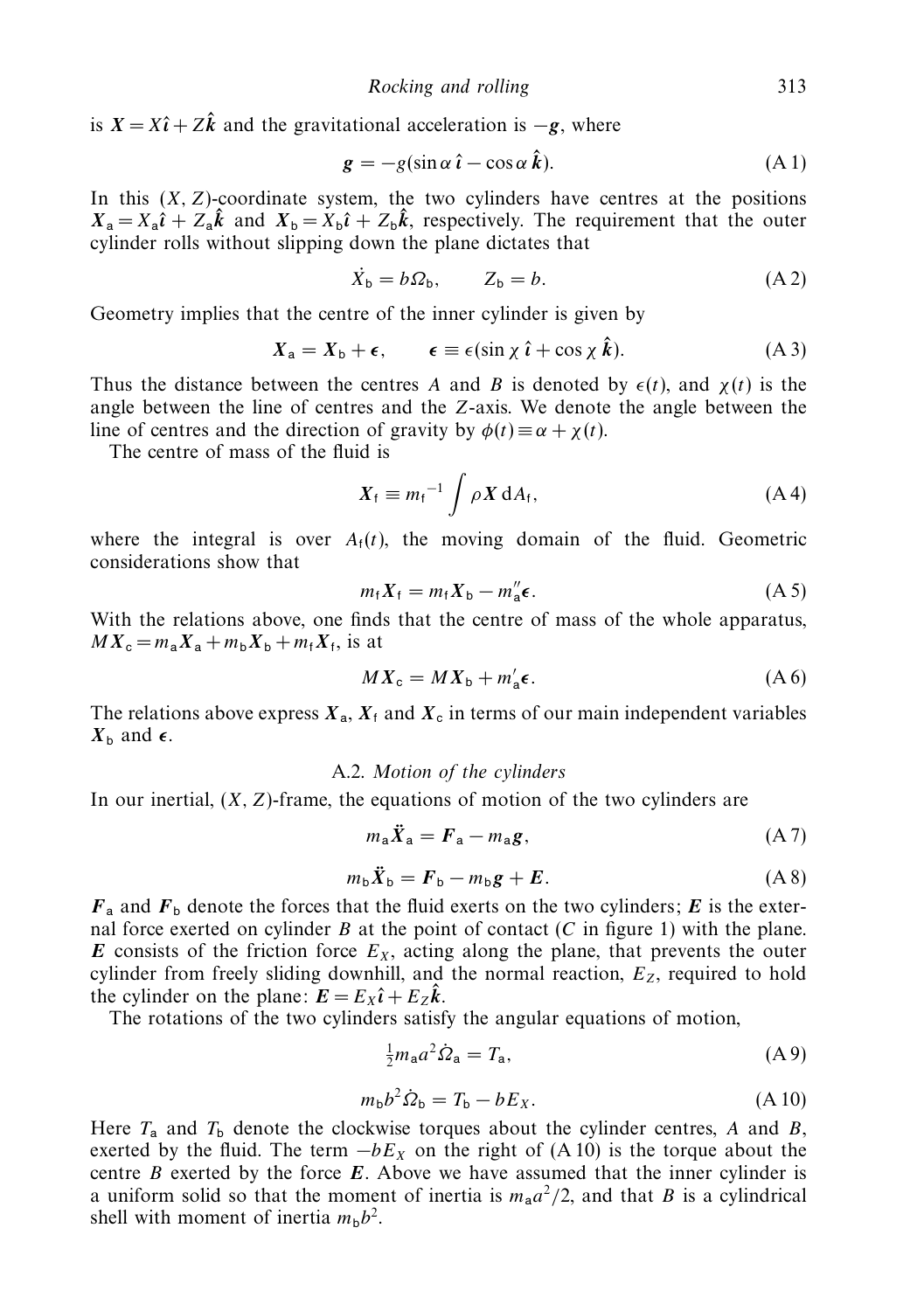## A.3. Motion of the fluid

The fluid has velocity,  $U(X, Z, t)$ , and pressure,  $P(X, Z, t)$ . The Navier–Stokes equations are

$$
\rho(U_t + U \cdot \nabla U) = -\nabla P + \rho v \nabla^2 U - \rho g, \qquad \nabla \cdot U = 0,
$$
 (A 11)

with  $\nabla \equiv (\partial_X, \partial_Z)$ .

The force per unit area exerted on the fluid at a boundary with outward normal  $\hat{n}$ is **F**, where

$$
\mathfrak{F}_i \equiv -P n_i + \rho v (U_{i,j} + U_{j,i}) n_j. \tag{A12}
$$

Integration of  $(A 11)$  over the domain  $A_f(t)$  occupied by the fluid provides a differential equation for the centre of mass of the fluid:

$$
m_{\mathfrak{f}}\ddot{X}_{\mathfrak{f}} = -F_{\mathfrak{a}} - F_{\mathfrak{b}} - m_{\mathfrak{f}}g. \tag{A.13}
$$

In  $(A 7)$ ,  $(A 8)$  and  $(A 13)$  we calculate the forces as

$$
\boldsymbol{F}_{\mathsf{a}} \equiv -L \oint \mathfrak{F} \, \mathrm{d}\ell_a,\tag{A.14}
$$

where  $d\ell_a$  is the line element at the surface of cylinder A, with a similar expression for  $F<sub>b</sub>$ .

To obtain the angular momentum balance for the fluid, we take the cross-product of (A 11) with *X* and integrate:

$$
\rho L \frac{\mathrm{d}}{\mathrm{d}t} \int X \times U \, \mathrm{d}A_{\mathrm{f}} = -(T_{\mathrm{a}} + T_{\mathrm{b}}) \hat{\jmath} - X_{\mathrm{a}} \times F_{\mathrm{a}} - X_{\mathrm{b}} \times F_{\mathrm{b}} - m_{\mathrm{f}} X_{\mathrm{f}} \times g, \qquad (A \, 15)
$$

where the torques

$$
T_{\mathbf{a}}\hat{\mathbf{j}} = -L \oint (X - X_{\mathbf{a}}) \times \mathfrak{F} \, \mathrm{d}\ell_{\mathbf{a}} \quad \text{and} \quad T_{\mathbf{b}}\hat{\mathbf{j}} = -L \oint (X - X_{\mathbf{b}}) \times \mathfrak{F} \, \mathrm{d}\ell_{\mathbf{b}}, \qquad (A \, 16)
$$

are defined about the cylinder centres *A* and *B*, just as in (A 9) and (A 10).

Summing  $(A 7)$ ,  $(A 8)$  and  $(A 13)$  we obtain the total momentum equation of the apparatus,

$$
M\ddot{X}_{c} = E - Mg. \tag{A17}
$$

The total angular momentum equation, obtained by combining  $(A 7)$ ,  $(A 8)$ ,  $(A 9)$ , (A 10) and (A 15), is

$$
\frac{d}{dt} \left( m_a X_a \times \dot{X}_a + m_b X_b \times \dot{X}_b + \frac{1}{2} m_a a^2 \Omega_a \hat{\jmath} + m_b b^2 \Omega_b \hat{\jmath} + \rho L \int X \times U \, dA_f \right) \n= -M X_c \times g - X_b E_Z \hat{\jmath}. \quad (A 18)
$$

The right-hand side consists of the total gravitational torque, and the moment of the external force,  $E$ , about the origin of the  $(X, Z)$ -coordinate system.

## A.4. The frame of reference of the fluid

To complete the equations formulated above, we must calculate the fluid forces,  $F_a$ and  $\mathbf{F}_{\rm b}$ , and torques,  $T_{\rm a}$  and  $T_{\rm b}$ . To this end, we implement the Stokes approximation in the frame of reference in which the centre of mass of the fluid remains at rest. We move to that fluid frame with the transformation

$$
x \equiv X - X_1(t),
$$
  $u(x, t) \equiv U(X, t) - \dot{X}_1(t).$  (A 19)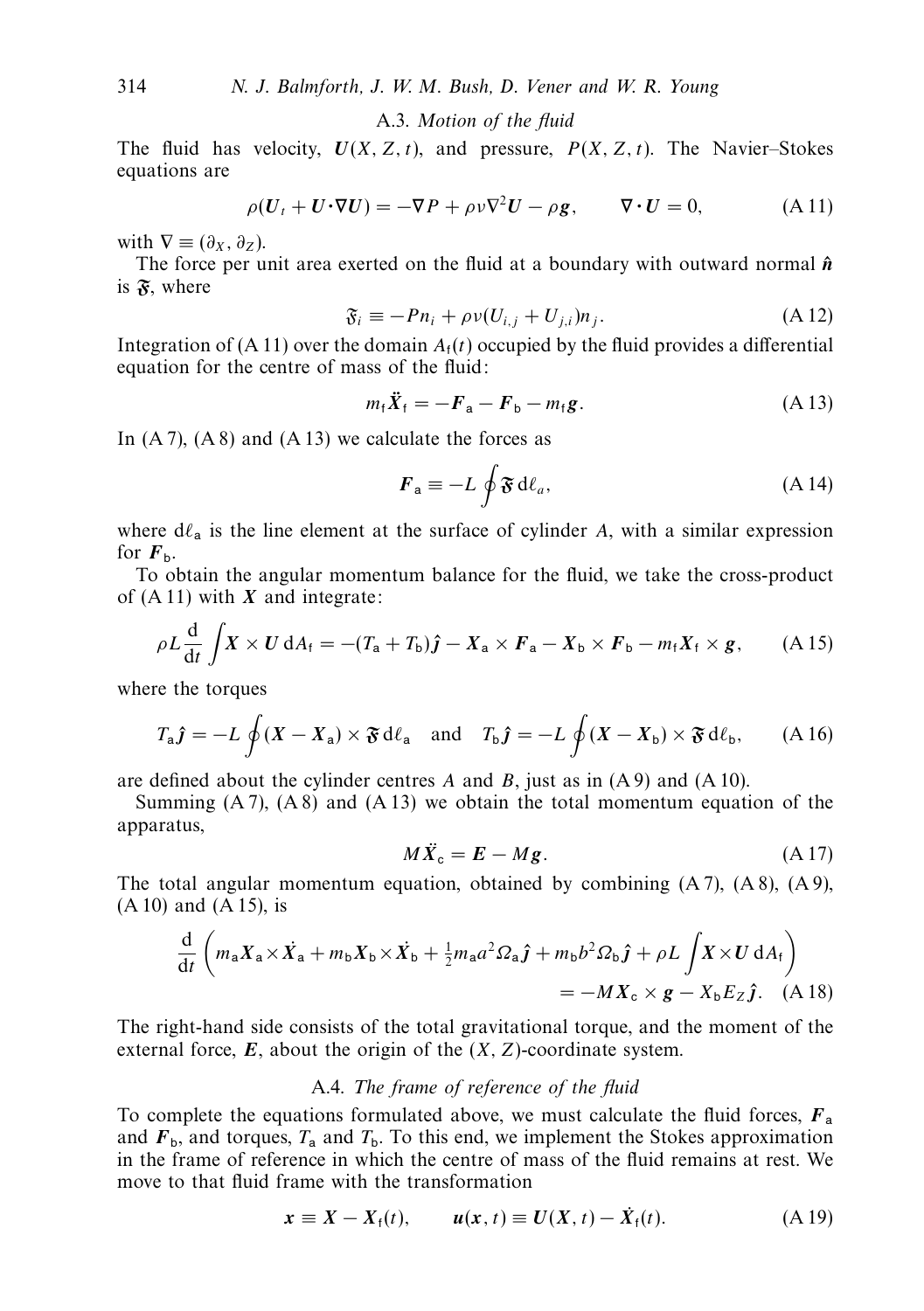Introducing

$$
p \equiv P + \rho(g + \ddot{X}_f) \cdot x,\tag{A.20}
$$

we recast the Navier–Stokes equations as

$$
\rho(\mathbf{u}_t + \mathbf{u} \cdot \nabla \mathbf{u}) = -\nabla p + \rho v \nabla^2 \mathbf{u},\tag{A.21}
$$

where above  $\nabla \equiv (\partial_x, \partial_z)$ . By analogy with (A 12) we introduce

$$
\mathfrak{f}_i \equiv -pn_i + \rho v(u_{i,j} + u_{j,i})n_j,\tag{A.22}
$$

so that  $\mathfrak{F} = \mathfrak{f} + [\rho(g + \ddot{X}_f) \cdot x] \hat{n}$ .

In terms of *p* and *u* the total hydrodynamic forces in (A 14) are

$$
F_a = f + m_a''(g + \ddot{X}_t)
$$
 and  $F_b = -f - (m_f + m_a'')(g + \ddot{X}_t)$ , (A 23)

where

$$
f \equiv -L \oint f d\ell_a. \tag{A.24}
$$

A key intermediate identity used to obtain (A 23) and (A 24) from the expression for  $\mathbf{F}_a$  in (A 14) is

$$
\oint x_i n_j \, d\ell = \int dA \, \delta_{ij}.\tag{A.25}
$$

In (A 24) we have defined *f* by integrating round the surface of cylinder *A*. Evaluating the integral at the surface of cylinder *B* gives  $-f$ , which is a consequence of working in the frame defined by  $X_i$ , so that  $\int u \, dA_i = 0$  at all times.

The torque,  $T_a$ , defined in (A 16), can be written in terms of  $p$  and  $u$  as

$$
T_{\mathbf{a}}\hat{\mathbf{j}} = -L \oint (\mathbf{x} - \mathbf{x}_{\mathbf{a}}) \times \mathbf{f} \, \mathrm{d}\ell_{\mathbf{a}},\tag{A.26}
$$

where  $x_a = (1 + m_a''/m_f)\epsilon$  is the position of the centre of cylinder *A* in the fluid frame. The torque,  $T_b$ , is provided by  $a \rightarrow b$  in (A 26). An intermediate identity used to obtain (A 26) from the expression for  $T_a$  in (A 16) is

$$
\varepsilon_{ijk} \oint x_j n_k x_m \, d\ell = \varepsilon_{ijm} \int x_j \, dA. \tag{A.27}
$$

A.5. Motion of the inner centre relative to the outer centre: the  $\epsilon$  equation

We rewrite the equation of motion of the inner cylinder,  $(A 7)$ , in terms of  $\epsilon$ ,  $f$  and  $\Omega_{\rm b}$ , and use (A 23) to replace  $F_{\rm a}$  by f. With (A 3) and (A 5) we then arrive at

$$
\left(m_{\mathbf{a}} + \frac{m_{\mathbf{a}}^{"2}}{m_{\mathbf{f}}}\right)\ddot{\boldsymbol{\epsilon}} = \boldsymbol{f} - m_{\mathbf{a}}'\boldsymbol{g} - m_{\mathbf{a}}'b\dot{\boldsymbol{\Omega}}_{\mathbf{b}}\hat{\boldsymbol{\iota}}.
$$
 (A 28)

It is convenient to represent the hydrodynamic force as

$$
f = f_{\epsilon} \hat{\epsilon} + f_{\chi} \hat{\chi}.
$$
 (A 29)

 $f_{\epsilon}$  and  $f_{\chi}$  denote the components of the hydrodynamic force on the inner cylinder. The unit vector  $\hat{\boldsymbol{\epsilon}} = \boldsymbol{\epsilon}/|\boldsymbol{\epsilon}|$  is directed from *B* to *A* (increasing  $\boldsymbol{\epsilon}$ );  $\hat{\boldsymbol{\chi}} = \hat{\boldsymbol{j}} \times \hat{\boldsymbol{\epsilon}}$  is perpendicular to  $\hat{\epsilon}$  and orientated in the direction of increasing *χ*. If we now resolve the equation of motion of the inner cylinder (A 28) in terms of these polar variables centred on *B*, we obtain the two equations of motion  $(2.1)$ – $(2.2)$  quoted in §2.

With (A 9), (2.1) and (2.2) we have three equations involving [ $\chi$ ,  $\epsilon$ ,  $\Omega_a$ ,  $\Omega_b$ ]. To obtain a fourth equation relating these variables we turn to the total angular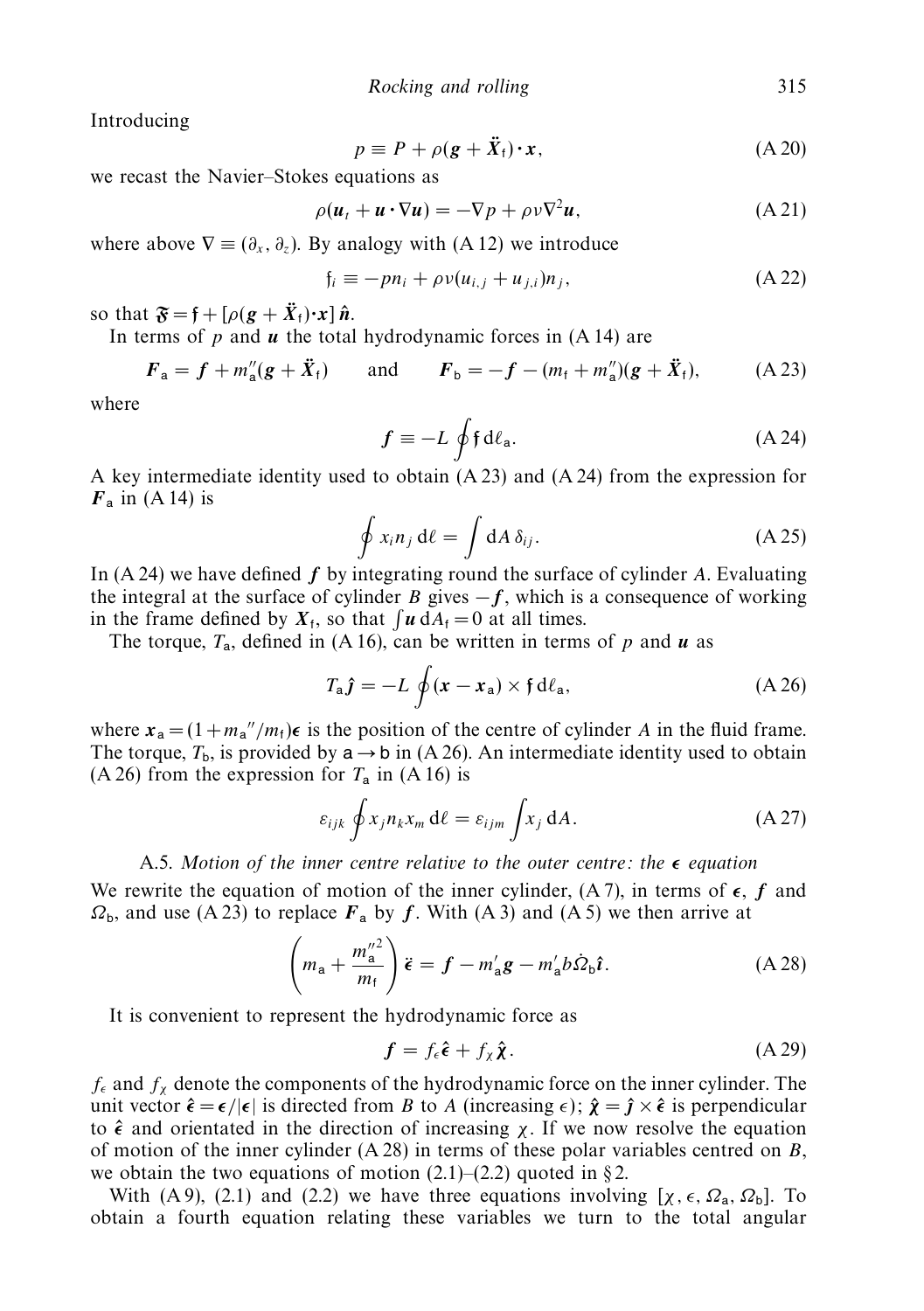momentum equation (A 18). We make our first approximation by neglecting the intrinsic angular momentum of the fluid,  $\int U \times X dA_f$ , and we evaluate all the remaining angular momenta and torques in terms of [*χ*, *∈*,  $Ω<sub>a</sub>$ ,  $Ω<sub>b</sub>$ ]. This gives equation  $(2.4)$  of §2.

## *Appendix B. Lubrication analysis*

For lubrication theory, it is convenient to move into a coordinate system in which the centres of the cylinders are not moving, and position a polar coordinate system,  $(r, \theta)$ , at the inner cylinder (i.e. on point *A* in figure 1). The angle  $\theta$  is measured positive in the clockwise direction with  $\theta = 0$  running along the line of centres, *BAO*, and passing through the narrowest point of the gap. Then the gap width  $h(\theta)$  is approximately

$$
h(\theta) = \delta - \epsilon \cos \theta, \tag{B1}
$$

where  $\delta = b - a \ll a$ . We then use a 'gap coordinate',  $0 \le z \le h(\theta)$ , defined by  $r \equiv a + z$ so that  $(z, \theta) = (0, 0)$  is the point *O* in figure 1.

To leading order in  $\delta/a$ , the lubrication equations take the form

$$
\rho v u_{zz} = a^{-1} p_\theta, \qquad p_z = 0, \qquad \frac{1}{a} u_\theta + w_z = 0.
$$
 (B2)

These must be solved subject to the velocity boundary conditions on the cylinders.

In our new frame of reference, the fluid flow is dictated by the motions of the two cylinders. Those motions can be divided into a rotational part generated by the two rotations,  $\Omega_a - \dot{\phi}$  and  $\Omega_b - \dot{\phi}$ , and a 'squeeze flow' in which the cylinders move towards each other with a speed  $\epsilon$ , squeezing out the fluid from the narrowest part of the gap. To ease the construction of the fluid forces and torques, we split the lubrication problem into these two parts and construct the full solution via linear superposition.

B.1. The rotational flow,  $\mathbf{u}^{\text{R}}(z,\theta)$ 

To leading order, the boundary conditions are

$$
u^{R}(0, \theta) = a(\Omega_{a} - \dot{\phi}), \qquad w^{R}(0, \theta) = 0,
$$
 (B 3)

$$
u^{R}(h, \theta) = a(\Omega_{b} - \dot{\phi}), \qquad w^{R}(h, \theta) = 0.
$$
 (B4)

The solution is

$$
u^{\mathsf{R}}(z,\theta) = \left(1 - \frac{z}{h}\right) a(\Omega_{\mathsf{a}} - \dot{\phi}) + \frac{z}{h} a(\Omega_{\mathsf{b}} - \dot{\phi}) - \frac{p_{\theta}^{\mathsf{R}}}{2a\rho v} z(h - z).
$$
 (B 5)

An integral of the continuity equation in *z* then provides the condition

$$
q = \int_0^h u^R(z,\theta) dz = \frac{ah}{2} (\Omega_b + \Omega_a - 2\dot{\phi}) - \frac{h^3 p_\theta^R}{12a\rho \nu}.
$$
 (B6)

Moreover, since  $\oint p_{\theta}^{\text{R}} d\theta = 0$ ,

$$
q = a\delta(\Omega_b + \Omega_a - 2\dot{\phi})\frac{1 - \kappa^2}{2 + \kappa^2},\tag{B7}
$$

with  $\kappa \equiv \epsilon/\delta$ . The result (B 7) is obtained using the integrals

$$
\oint \frac{d\theta}{1 - \kappa \cos \theta} = \frac{2\pi}{\sqrt{1 - \kappa^2}}, \qquad \oint \frac{d\theta}{(1 - \kappa \cos \theta)^2} = \frac{2\pi}{(1 - \kappa^2)^{3/2}} \tag{B 8}
$$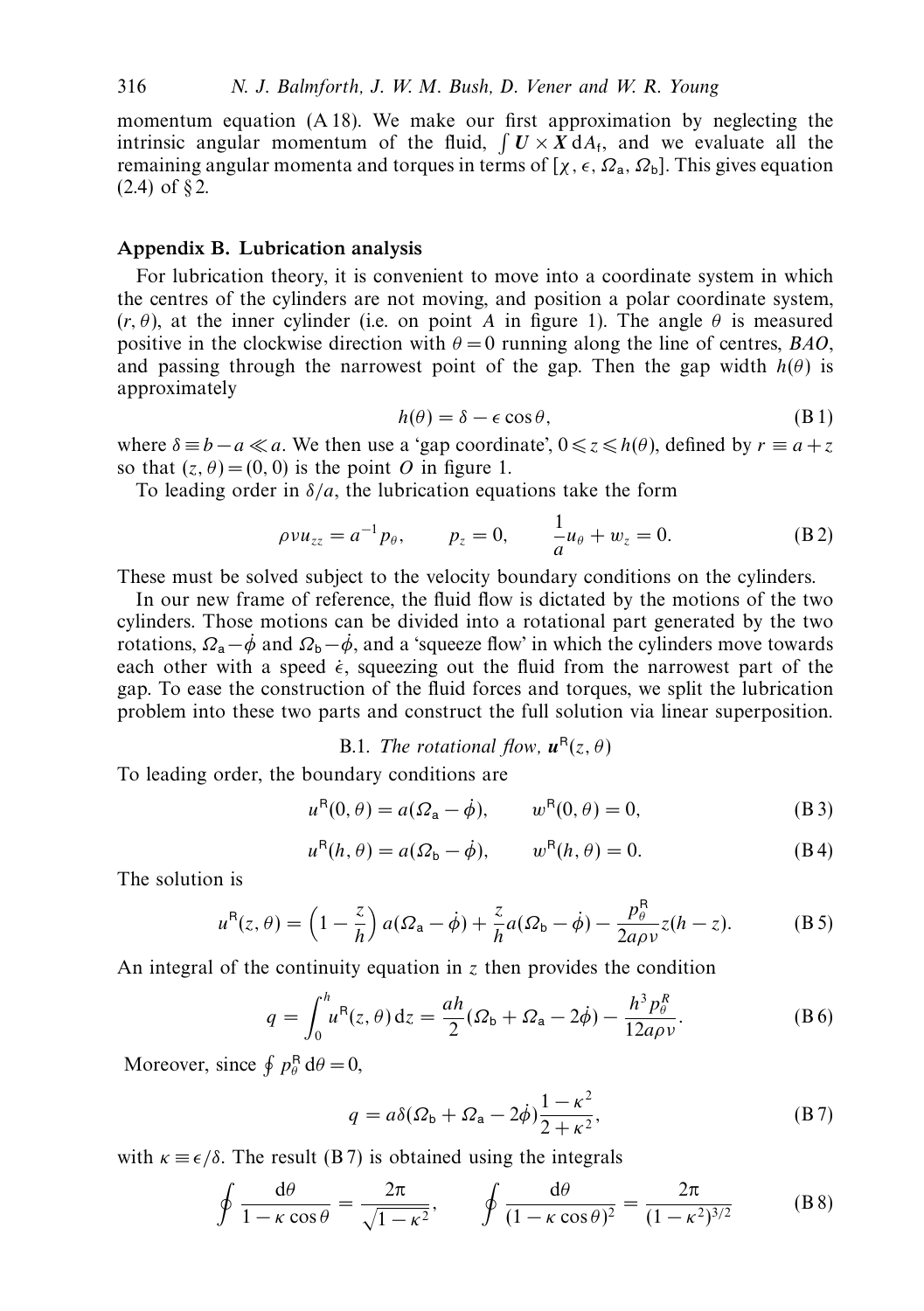Rocking and rolling 317

$$
\oint \frac{d\theta}{(1 - \kappa \cos \theta)^3} = \frac{\pi (2 + \kappa^2)}{(1 - \kappa^2)^{5/2}}.
$$
\n(B9)

Returning to  $(B 6)$ , and eliminating *q* with  $(B 7)$ , we obtain

$$
p_{\theta}^{\mathsf{R}}(\theta) = \frac{12a^2 \rho \nu}{h^3} (\Omega_a + \Omega_b - 2\dot{\phi}) \left[ \frac{h}{2} - \left( \frac{1 - \kappa^2}{2 + \kappa^2} \right) \delta \right].
$$
 (B.10)

B.2. The squeeze flow,  $\mathbf{u}^{\mathsf{S}}(z,\theta)$ 

The boundary condition are

$$
u^{\mathsf{S}}(0,\theta) = w^{\mathsf{S}}(0,\theta) = 0,
$$
 and  $u^{\mathsf{S}}(h,\theta) = \dot{\epsilon} \sin \theta, \quad w^{\mathsf{S}}(h,\theta) = -\dot{\epsilon} \cos \theta,$   
(B.11)

from which it follows that

$$
u^{\mathsf{S}}(z,\theta) = \frac{z}{h} \dot{\epsilon} \sin \theta - \frac{p_{\theta}^{\mathsf{S}}}{2a\rho v} z(h-z) \quad \text{and} \quad p^{\mathsf{S}}(\theta) = \frac{6a^2 \rho v \dot{\epsilon}}{\epsilon h^2}.
$$
 (B.12)

B.3. Forces and torques

Because the hydrodynamic force is dominated by the lubrication pressure,

$$
\boldsymbol{F}_{\mathbf{a}} = -aL \oint p(\theta)(\hat{\boldsymbol{\epsilon}} \cos \theta + \hat{\boldsymbol{\chi}} \sin \theta) d\theta \equiv f_{\epsilon} \hat{\boldsymbol{\epsilon}} + f_{\chi} \hat{\boldsymbol{\chi}}.
$$
 (B.13)

Owing to the specific symmetries of the induced pressures, we observe that

$$
f_{\epsilon} = -aL \oint p^{\mathsf{S}}(\theta) \cos \theta \, d\theta, \qquad f_{\chi} = -aL \oint p^{\mathsf{R}}(\theta) \sin \theta \, d\theta, \tag{B.14}
$$

which can be evaluated to give the formulae  $(2.5)$ – $(2.6)$ . Symmetry also demands that the torque on the inner cylinder is provided solely by the rotational fluid motion. In particular,

$$
T_{\rm a} \equiv a^2 \rho L \nu \oint u_z^{\rm R}(0, \theta) d\theta, \qquad (B 15)
$$

which again leads to the formula  $(2.7)$ .

# *Appendix C. Adding a rough contact*

Frictional contact between the two cylinders demands the inclusion of a contact force, *C*, acting on cylinder *A*, and  $-C$  on cylinder *B*. The equations of motion become

$$
m_a \ddot{X}_a = F_a - m_a g + C, \quad m_b \ddot{X}_b = F_b - m_b g + E - C,
$$
  
\n
$$
\frac{1}{2} m_a a^2 \dot{\Omega}_a = T_a + a C_\chi, \quad m_b b^2 \dot{\Omega}_b = T_b + b E_\chi - b C_\chi,
$$
 (C1)

where  $\mathbf{C} = C_{\epsilon} \hat{\boldsymbol{\epsilon}} + C_{\chi}$ .

Depending on the normal reaction,  $C_{\epsilon}$ , the cylinder surfaces become either locked together by the force of friction,  $C_y$ , or slide over one another when that force is less than the imposed traction. Let  $\hat{\psi}$  denote the effective angle of friction that characterizes the contact between the two cylinders when they are immersed in oil. Then, the surfaces do not slide over one another when

$$
|C_{\chi}| < |C_{\epsilon}| \tan \hat{\psi}, \qquad \text{implying } b\Omega_{\mathrm{b}} = a\Omega_{\mathrm{a}}.
$$

On the other hand, frictional sliding results when we violate this constraint, and then

$$
C_{\chi} = |C_{\epsilon}| \tan \hat{\psi} \text{ sgn}(b\Omega_{\text{b}} - a\Omega_{\text{a}})
$$

(assuming that the coefficents of sliding and static friction are equal).